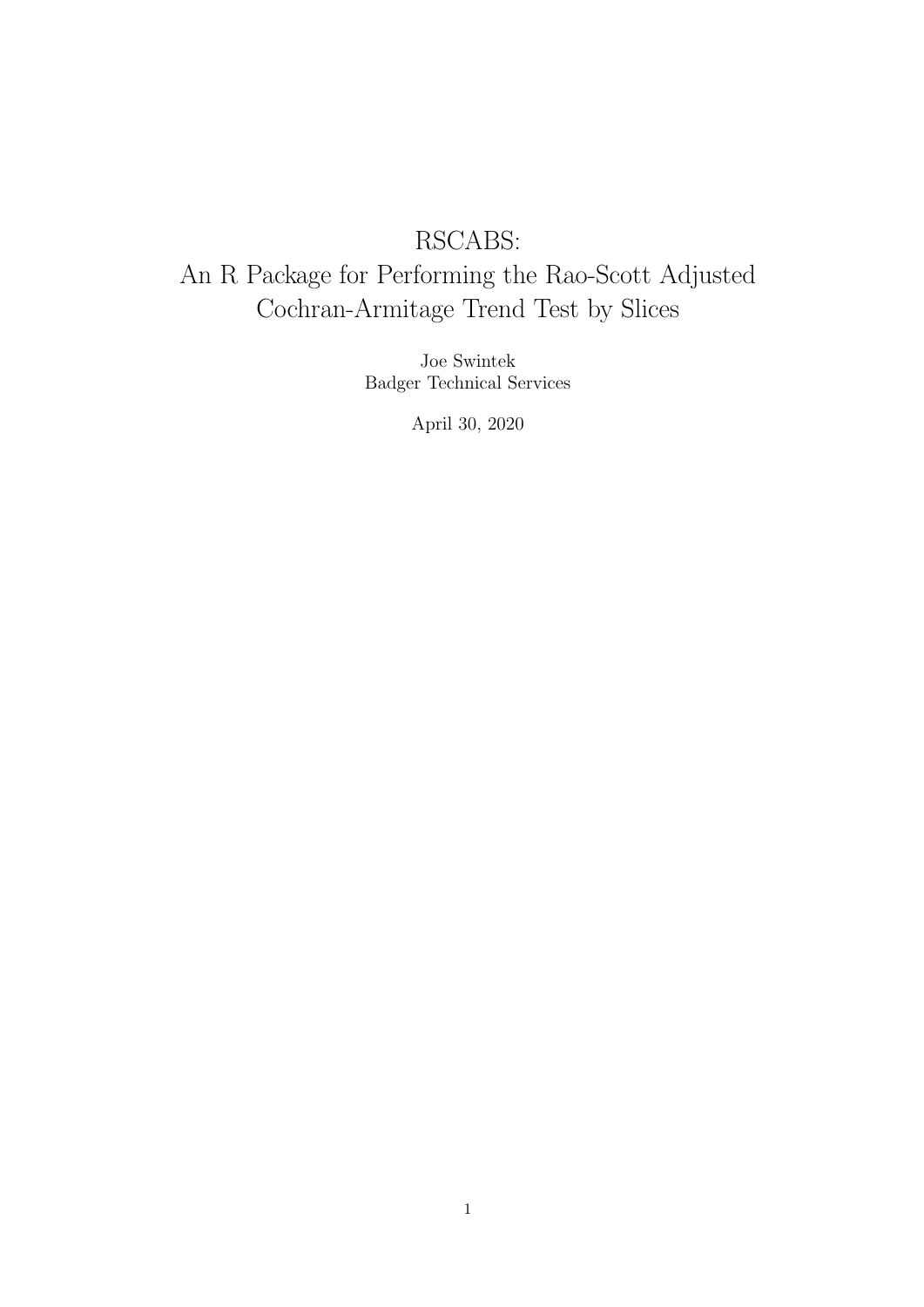# Contents

| <b>Introduction</b>                   | 3              |
|---------------------------------------|----------------|
| <b>Running RSCABS by GUI</b>          | 3              |
|                                       | 3              |
|                                       | $-5$           |
|                                       | $\overline{7}$ |
|                                       | -8             |
|                                       | 10             |
|                                       | 12             |
| <b>Running RSCABS</b> by Command Line | 14             |
| <b>Plotting</b>                       | 15             |
|                                       | 15             |
|                                       | 17             |
| <b>Acknowledgments</b>                | 18             |
| <b>References</b>                     | 18             |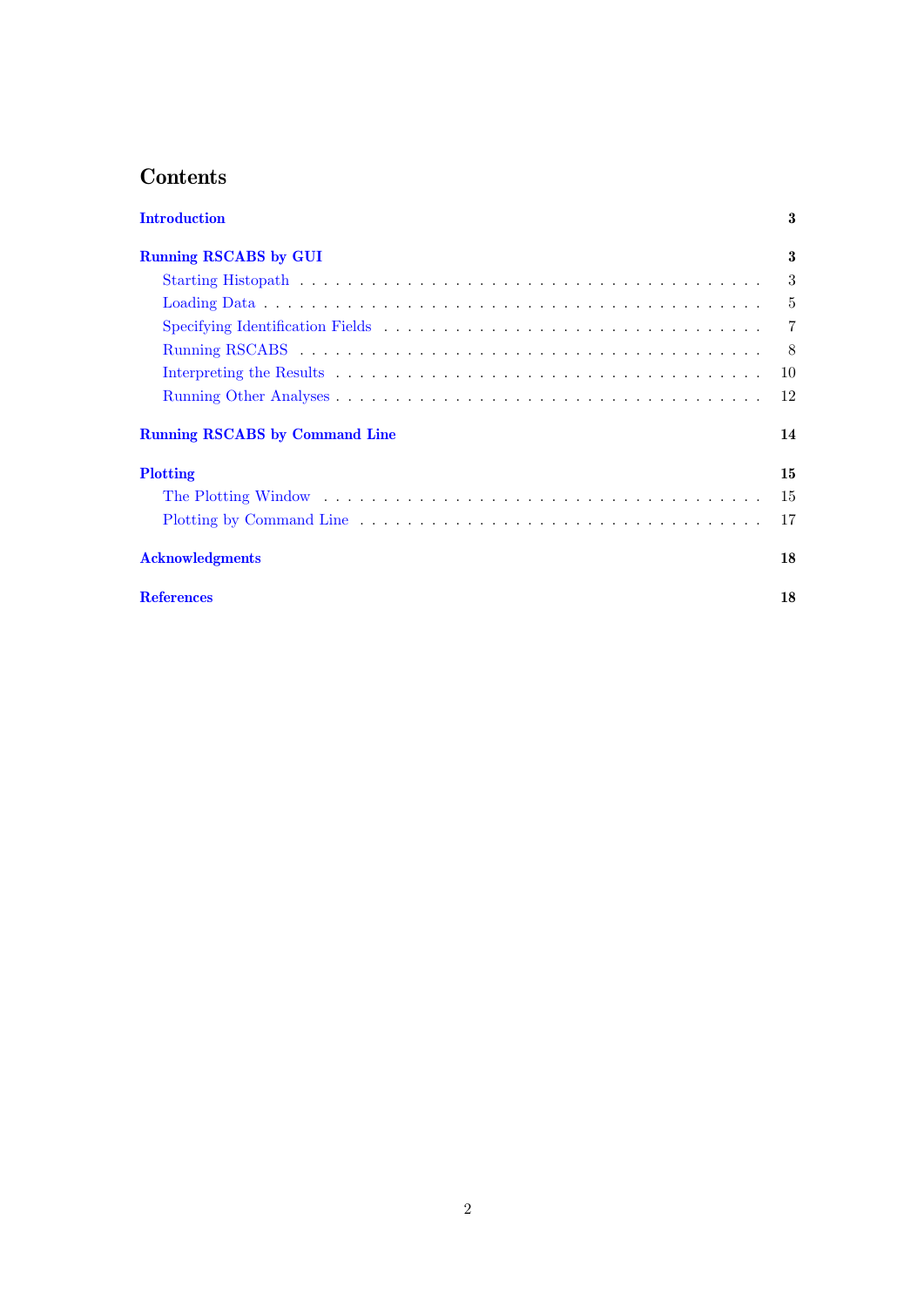## <span id="page-2-0"></span>Introduction

RSCABS[3] (Rao-Scott adjusted Cochran-Armitage trend test By Slices) is a modification to the Rao-Scott<sup>[5]</sup> adjusted Cochran-Armitage trend test<sup>[1</sup>, 2] that allows for testing at each individual severity score often seen in histopathological data. The test was originally developed and implemented in SAS<sup> $M$ </sup> by John Green<sup>[1](#page-2-3)</sup> as part of the Medaka Extended One Generation Reproduction Test[4] (MEOGRT) with the purpose of testing the effects of endocrine disruptors on histopathological endpoints. The RSCABS package allows for easy use of the RSCABS analysis with the capability of using both command line and graphical user interface (GUI) driven operations.

The RSCABS analysis is specificity designed to analyze histopathological results from standard toxicology experiments, for example the MEOGRT. These experiments typically have a number of organisms (e.g. medaka) contained in various amounts in different holding apparatuses (e.g. fish tanks). Multiples of each holding apparatuses are exposed to a either an experimental control (plain water) or one of several different concentrations of a chemical. At the end of the experiment several histopathological endpoints are evaluated on every organism. A severity score is assigned to every histopathological endpoint, which is typically an integer ranging from 0 (no effect) to 5 (an incredibly severe effect). A greater severity score indicates a more severe effect but the differences in severity scores are not consistent. For example the difference in severity of a score of 2 to a score of 1 is not the same as the change in severity moving from a score of 5 to of 4. Thus, even though severity scores have an order to them, they must be treated as categorical variables.

To develop an analysis of severity score data, several steps must be completed. The first step is to develop a basic test which tests a set of organisms for an increase in the presences (score  $> 0$ ) or absence (score  $= 0$ ) of an effect with an increase in the dose concentration of the treatments. The Cochran-Armitage (CA) trend [1,2] test was developed to test for this increase. However, it is common for group of organisms to be contained within the same holding apparatus. This could lead to organisms within the same apparatus having results that more closely resemble each other, then organisms in other apparatuses. The Rao-Scott (RS) adjustment controls for this by calculating an adjustment to the CA test statistic from correlation of organisms within each apparatuses. The by slices (BS) portion of the test allows for testing at each severity score instead of just presences or absence. By slices works by splitting the the severity scores associated with an endpoint into two groups based on the severity score being tested. One group contains all severity score less then the target severity scores and the other group contains all severity scores equal to or greater then the target severity score. The RSCA test statistic is calculated based on these two groups instead of just a presences (score  $\geq 1$ ) and absence (score  $\lt 0$ ). For example testing at a severity score of 2 would involve splitting the data into a group of severity scores < 2 and a group of all severity scores  $\geq 2$ . RSCABS is a step down anylsis so, if the test statistic is calculated to be significant (typically, p-value  $\leq 0.05$ ) then highest treatment level is removed from the analysis and the RSCA test statistic is recalculated. The process is repeated until the test statistic is not significant or there are no treatment levels left. This step-down procedure is repeated for each unique score assigned to an endpoint. Further details an examples of RSCABS can be found in [3].

# <span id="page-2-1"></span>RSCABS GUI

#### <span id="page-2-2"></span>Starting Histopath

For ease of operation the RSCABS package has two ways of performing the RSCABS analysis, a command line function runRSCABS or a GUI front-end called Histopath. To call the GUI simply type the following into the console:

<span id="page-2-3"></span><sup>1</sup>DuPont Applied Statistics Group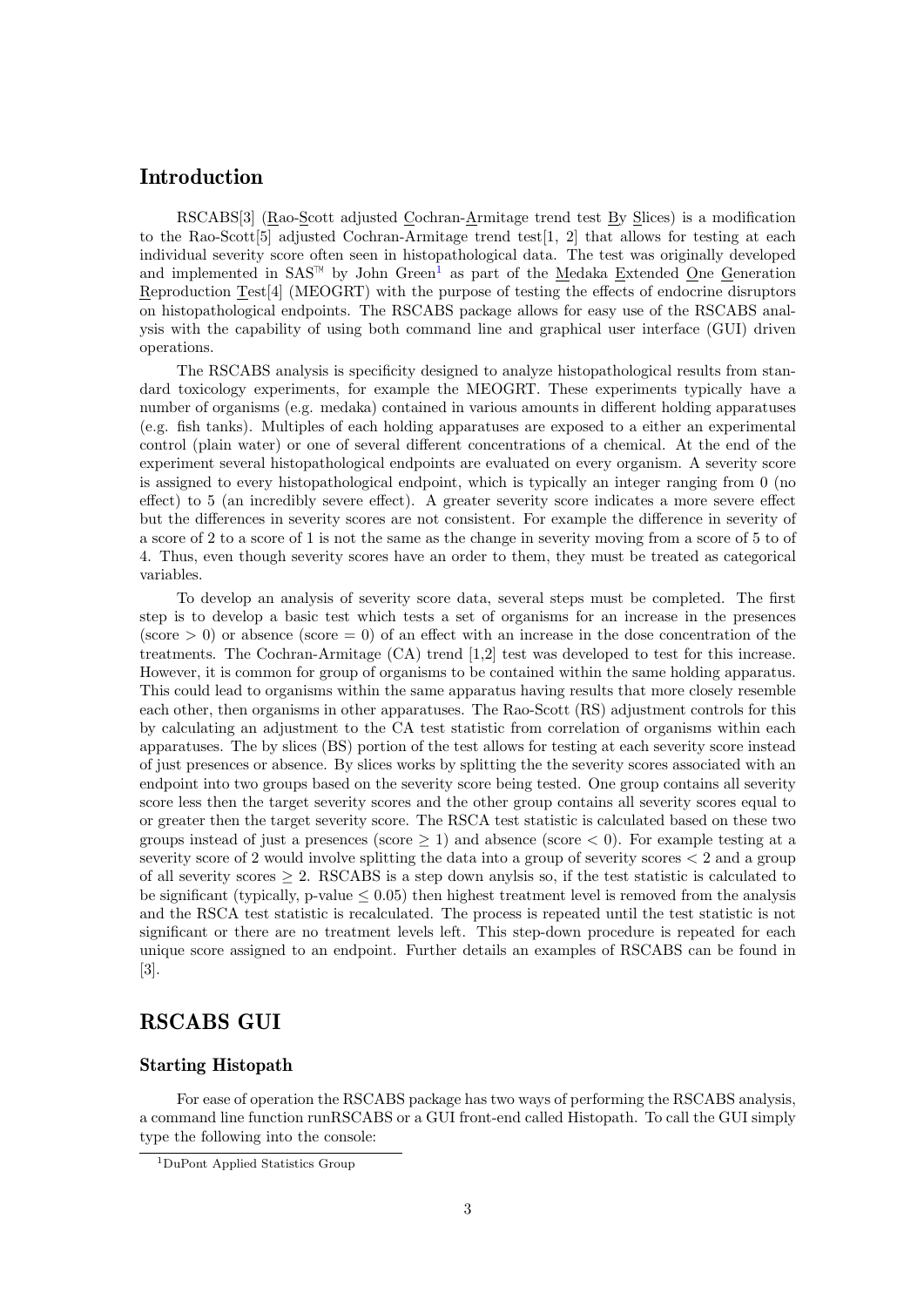| > install.packages(RSCABS) | #Install RSCABS from CRAN |
|----------------------------|---------------------------|
| > library(RSCABS)          | #Load the RSCABS library  |
| > Histopath()              | #Calls the GUI for RSCABS |

RSCABS is depended on the RGtk2 package which uses  $gtk+$  and can be found at [http:](http://www.gtk.org/) [//www.gtk.org/.](http://www.gtk.org/) If gtk+ is not installed, using "Histopath()" will cause R to produce an error message and then prompt for the installation of gtk+.

R Input

| 100% downloaded: Rgui.exe - System Error                                                                                             | x |
|--------------------------------------------------------------------------------------------------------------------------------------|---|
| The program can't start because libatk-1.0-0.dll is missing from your<br>computer. Try reinstalling the program to fix this problem. |   |
|                                                                                                                                      |   |
| Need GTK+ ? (Restart R after i<br>Install GTK+<br>Do not install GTK+<br>Cancel<br>OК                                                |   |

The instalation of gtk+ can be accomplished within R by selecting the "Install GTK+" option. After gtk+ is finished installing, R will need to be restarted before continuing. After restarting R using the "Histopath()" command should produce this window: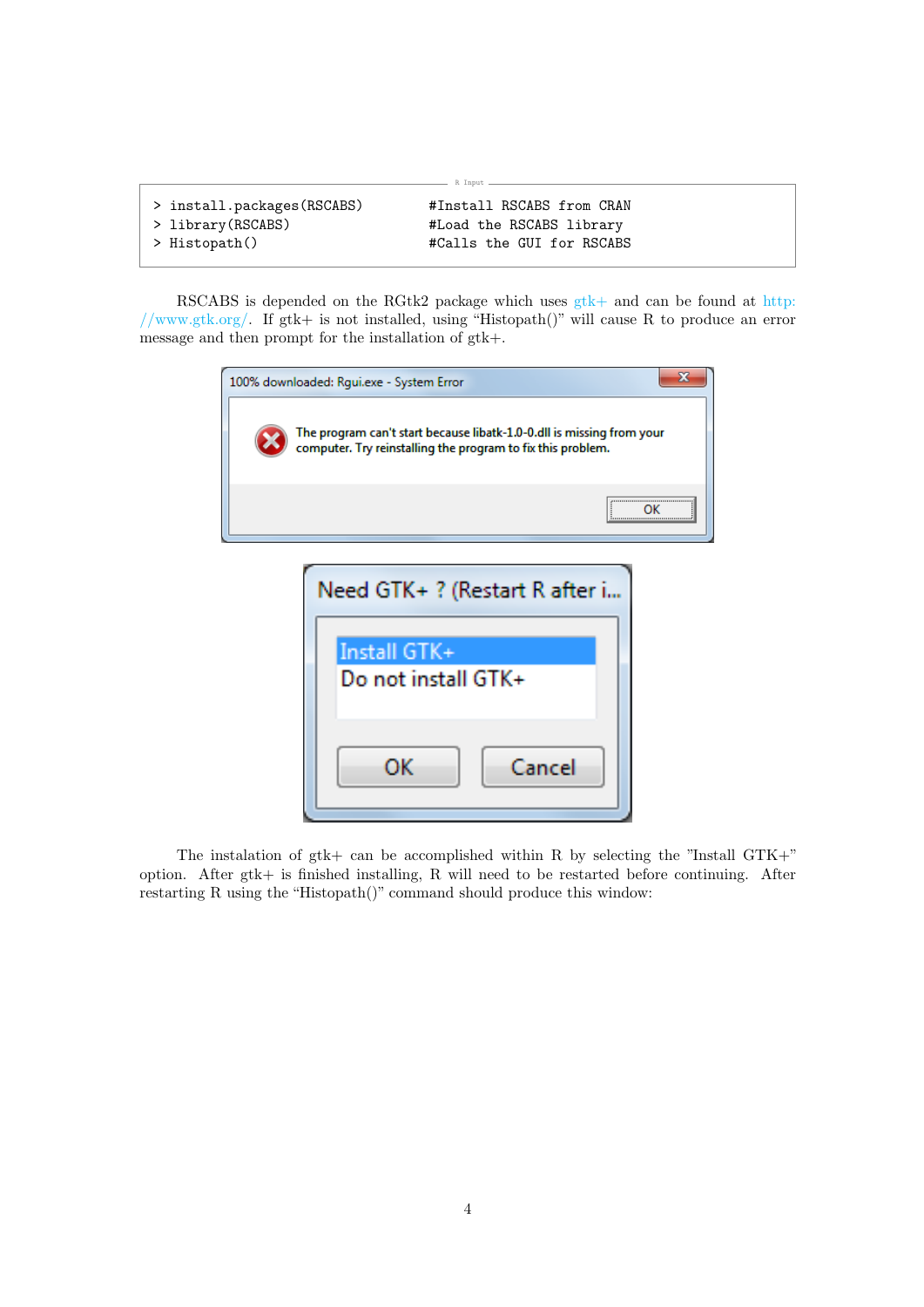| $\mathbb R$ Histopath |           | $\overline{\mathbf{x}}$<br>$\Box$ e |
|-----------------------|-----------|-------------------------------------|
| $\boxed{\text{Main}}$ |           |                                     |
| Load Data             | variables |                                     |
|                       |           |                                     |
|                       |           |                                     |
|                       |           |                                     |
|                       |           |                                     |
|                       |           |                                     |
|                       |           |                                     |
|                       |           |                                     |
|                       |           |                                     |
|                       |           |                                     |

# <span id="page-4-0"></span>Loading Data

After Histopath has been successfully called, data can be loaded into the program by clicking on the [Load Data] button. This will open a dialogue box where the data file can be selected. Due note, this browser window cannot navigate through short cuts and will give an error if tried.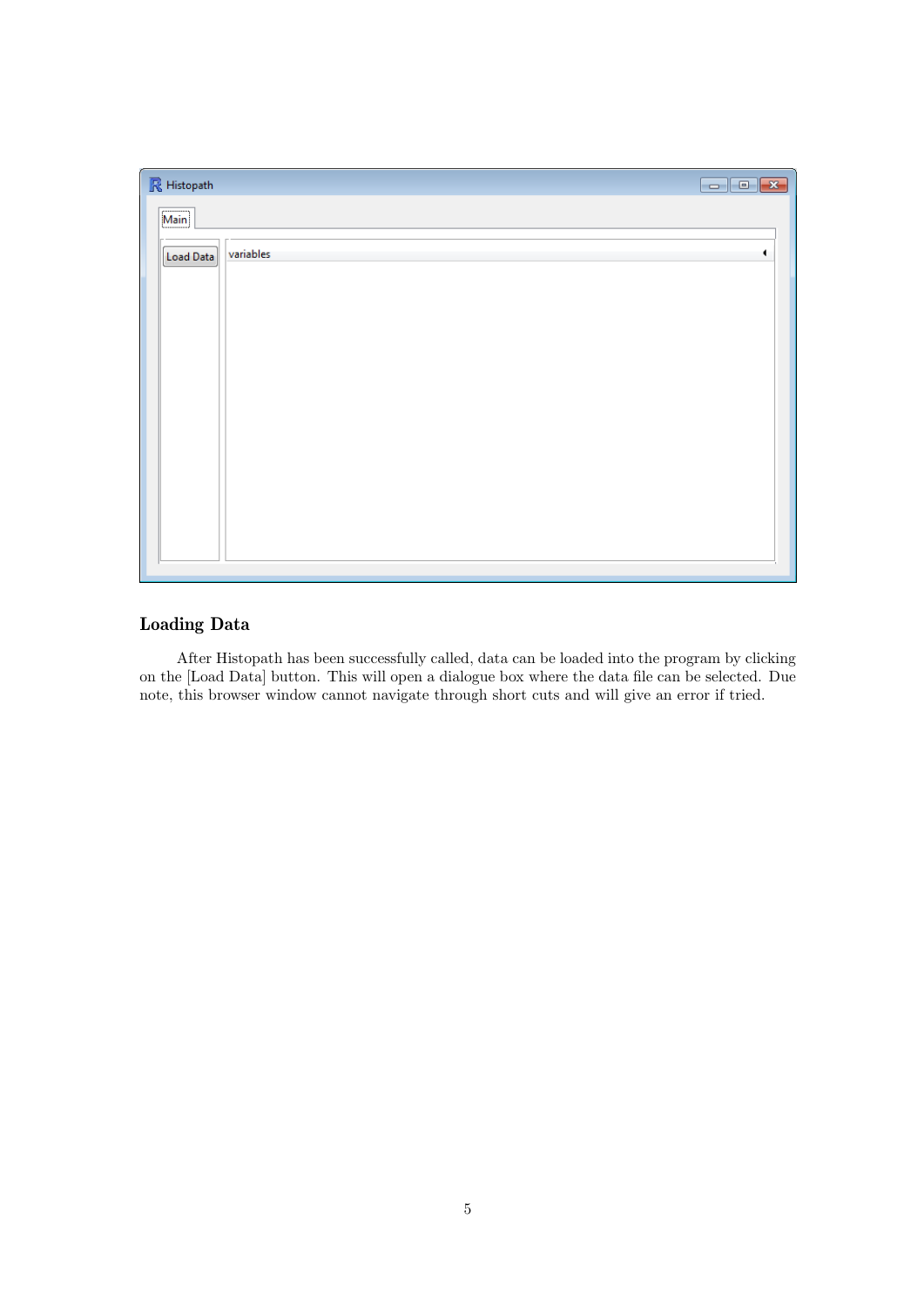| R Choose a CSV file |                                     |                    | $\mathbf{x}$ |
|---------------------|-------------------------------------|--------------------|--------------|
| <b>RSCABS Data</b>  |                                     |                    |              |
| Places              | Name<br>$-$ Size                    | Modified           |              |
| Search              | <b>B</b> Histology Example Data.csv | 100.0 KB 12/3/2015 |              |
| Recently Used       |                                     |                    |              |
| Net MyDocu          |                                     |                    |              |
| <b>Desktop</b>      |                                     |                    |              |
| C:) OSDisk (C:)     |                                     |                    |              |
| DVD Drive (D:)      |                                     |                    |              |
| DVD RW Drive        |                                     |                    |              |
| System Reserv       |                                     |                    |              |
| System (G:)         |                                     |                    |              |
| Removable Di        |                                     |                    | Ξ            |
| Data (\\AA\O        |                                     |                    |              |
| y jswintek (\\AA    |                                     |                    |              |
| Data (\\AA.AD       |                                     |                    |              |
|                     |                                     |                    |              |
|                     |                                     |                    |              |
|                     |                                     |                    |              |
|                     |                                     |                    |              |
|                     |                                     |                    |              |
|                     |                                     |                    |              |
| Remove<br>Add       |                                     |                    |              |
|                     | Cancel                              | $O$ pen            |              |
|                     |                                     |                    |              |

Below is a screen shot of the example histology data in comma separated value (csv) provided with in the RSCABS package.

<span id="page-5-0"></span>

| <b>FILE</b>    | 难日<br>$5 - 0 - 0$<br><b>HOME</b>          | INSERT                                | PAGE LAYOUT            | FORMULAS                                         | DATA                          | VIEW<br><b>ESRI MAPS</b><br>REVIEW                            |                                                            | Histology Example Data.csv - Excel                    |                                         |                                                               |                                                                                                                                | 图<br>$\mathcal{P}$<br>a x<br>$\sim$<br>Swintek, Joe - |
|----------------|-------------------------------------------|---------------------------------------|------------------------|--------------------------------------------------|-------------------------------|---------------------------------------------------------------|------------------------------------------------------------|-------------------------------------------------------|-----------------------------------------|---------------------------------------------------------------|--------------------------------------------------------------------------------------------------------------------------------|-------------------------------------------------------|
| ÷<br>Paste     | X Cut<br>ш<br>En Copy -<br>Format Painter | Calibri<br><b>B</b> <i>I</i> U +      | $-11$<br><b>FB + 1</b> | $\overline{A} \overline{A}$<br>ੈ<br>$\mathbb{A}$ | $\equiv$<br>$\equiv$<br>事事者   | Wrap Text<br>$\frac{1}{2}$ .<br><b>任</b> 王 国 Merge & Center ▼ | General<br>$\frac{4.0}{30}$ $\frac{00}{4.0}$<br>$$ + 96 +$ | 髜<br>Conditional Format as<br>Formatting -<br>Table - | Bad<br>Normal<br>Good<br><b>Neutral</b> | $\mathbb{R}$<br>F<br>$\frac{1}{4}$<br>Delete Format<br>Insert | $\sum$ AutoSum $\rightarrow$<br>ij<br>$\frac{A}{2}$<br>$\overline{\Psi}$ Fill<br>Sort & Find &<br>Clear -<br>Filter - Select - |                                                       |
|                | Clipboard                                 | G.                                    | Font                   | fü.                                              |                               | Alignment<br>G.                                               | Number                                                     | G.                                                    | Styles                                  | Cells                                                         | Editing                                                                                                                        | ۸                                                     |
| AJ1            | $\tau$                                    |                                       | fx.                    |                                                  | Kid Glomer Epithe Hypertrophy |                                                               |                                                            |                                                       |                                         |                                                               |                                                                                                                                |                                                       |
|                |                                           |                                       |                        |                                                  |                               |                                                               |                                                            |                                                       |                                         |                                                               |                                                                                                                                |                                                       |
| z1             | $\overline{A}$                            | в                                     | C                      | D                                                | Ε                             | F.                                                            | G                                                          | H                                                     | T.                                      | <b>J</b>                                                      | K                                                                                                                              | $\overline{a}$<br>м<br>п                              |
| $\mathbf 1$    | Generation                                | Treatment Replicate Genotypic Sex Age |                        |                                                  |                               |                                                               |                                                            |                                                       |                                         |                                                               | Gon Phenotype Kid Tub Epithe Eosino Gon Sex Reversal Gon Incr Spermatagonia Gon Testicular Degen Gon Interstitial Cell HH      | Gon Testi Gon Te                                      |
| $\overline{2}$ | FO                                        |                                       | 1A                     | Female                                           | 16_wk                         | 5                                                             |                                                            | 1 NA                                                  | Ō                                       | $\Omega$                                                      | 0 NA                                                                                                                           |                                                       |
| $\mathbf{3}$   | F <sub>0</sub>                            |                                       | 1A                     | Male                                             | 16 wk                         | 1                                                             |                                                            | 3 NA                                                  | $\mathbf 0$                             | $\Omega$                                                      | 0 NA                                                                                                                           |                                                       |
| $\overline{4}$ | FO                                        |                                       | 1B                     | Female                                           | 16 wk                         | 5                                                             |                                                            | $1$ NA                                                | $\bf{0}$                                | $\Omega$                                                      | 0 NA                                                                                                                           |                                                       |
| 5 <sup>1</sup> | l FO                                      |                                       | 1B                     | Male                                             | 16 wk                         | $\mathbf{1}$                                                  |                                                            | 2 NA                                                  | $\circ$                                 | $\Omega$                                                      | 0 NA                                                                                                                           |                                                       |
| 6              | FO                                        |                                       | 1 <sup>c</sup>         | Male                                             | <b>16 wk</b>                  | $\mathbf{1}$                                                  |                                                            | 3 NA                                                  | $\mathbf 0$                             | $\Omega$                                                      | 0 NA                                                                                                                           |                                                       |
| $7\phantom{.}$ | FO                                        |                                       | 1 <sub>D</sub>         | Female                                           | <b>16 wk</b>                  | 5                                                             |                                                            | $2$ NA                                                | $\mathbf 0$                             | $\Omega$                                                      | 0 NA                                                                                                                           |                                                       |
| 8              | FO                                        |                                       | 1 <sub>D</sub>         | Male                                             | 16 wk                         | $\mathbf{1}$                                                  |                                                            | $2$ NA                                                | $\bf{0}$                                | $\Omega$                                                      | 0 NA                                                                                                                           |                                                       |
| 9              | <b>FO</b>                                 |                                       | 1F                     | Female                                           | 16 wk                         | 5                                                             |                                                            | $1$ NA                                                | $\mathbf 0$                             | $\Omega$                                                      | 0 NA                                                                                                                           |                                                       |
| $10$ FO        |                                           | 1E                                    |                        | Male                                             | 16 wk                         | $\mathbf{1}$                                                  |                                                            | $2$ NA                                                | $\mathbf 0$                             | $\bullet$                                                     | 0 NA                                                                                                                           |                                                       |
| $11$ FO        |                                           |                                       | 1 F                    | Female                                           | 16_wk                         | 5                                                             |                                                            | $1$ NA                                                | $\mathbf 0$                             | $\mathbf 0$                                                   | 0 NA                                                                                                                           |                                                       |
| $12$ FO        |                                           |                                       | 1 F                    | Male                                             | 16 wk                         | $\mathbf{1}$                                                  |                                                            | 3 NA                                                  | $\mathbf 0$                             | $\mathbf{0}$                                                  | 0 NA                                                                                                                           |                                                       |
| $13$ FO        |                                           |                                       | 2A                     | Female                                           | 16 wk                         | 5                                                             |                                                            | $2$ NA                                                | $\mathbf 0$                             | $\mathbf 0$                                                   | 0 NA                                                                                                                           |                                                       |
| 14 FO          |                                           |                                       | 2A                     | Male                                             | <b>16 wk</b>                  | 1                                                             |                                                            | 3 NA                                                  | $\mathbf 0$                             | $\bullet$                                                     | 0 NA                                                                                                                           |                                                       |
| $15$ FO        |                                           |                                       | 2B                     | Female                                           | 16 wk                         | 5                                                             |                                                            | 1 <sub>NA</sub>                                       | $\mathbf 0$                             | $\mathbf{0}$                                                  | 0 <sub>NA</sub>                                                                                                                |                                                       |
| $16$ FO        |                                           |                                       | 2B                     | Male                                             | 16 wk                         | $\mathbf{1}$                                                  |                                                            | 3 NA                                                  | 0                                       | $\mathbf{0}$                                                  | 0 NA                                                                                                                           |                                                       |
| 17 FO          |                                           |                                       | 2 <sub>c</sub>         | Female                                           | 16_wk                         | 5                                                             |                                                            | 2 NA                                                  | $\circ$                                 | $\mathbf 0$                                                   | 0 NA                                                                                                                           |                                                       |
| 18             | l FO                                      |                                       | 2 <sub>c</sub>         | Male                                             | 16 wk                         | $\mathbf{1}$                                                  |                                                            | 3 NA                                                  | $\mathbf 0$                             | $\Omega$                                                      | 0 NA                                                                                                                           |                                                       |
| 19             | FO                                        |                                       | 2D                     | Female                                           | 16 wk                         | 5                                                             |                                                            | 1 <sub>NA</sub>                                       | $\mathbf 0$                             | $\mathbf{0}$                                                  | 0 NA                                                                                                                           |                                                       |
| 20             | F <sub>0</sub>                            |                                       | 2D                     | Male                                             | 16 wk                         | $\overline{2}$                                                |                                                            | 3 NA                                                  | 0                                       | $\bf{0}$                                                      | 0 NA                                                                                                                           |                                                       |
| 21             | FO                                        |                                       | 2E                     | Female                                           | 16 wk                         | 5                                                             |                                                            | 1 <sub>NA</sub>                                       | $\mathbf 0$                             | $\Omega$                                                      | 0 NA                                                                                                                           |                                                       |
| 22             | F <sub>0</sub>                            |                                       | 2E                     | Male                                             | 16_wk                         | $\mathbf{1}$                                                  |                                                            | 3 NA                                                  | $\mathbf 0$                             | $\Omega$                                                      | 0 NA                                                                                                                           |                                                       |
| 23             | F <sub>0</sub>                            |                                       | 2F                     | Female                                           | 16 wk                         | 5                                                             |                                                            | $1$ NA                                                | $\mathbf 0$                             | $\Omega$                                                      | 0 NA                                                                                                                           |                                                       |
| 24             | F <sub>0</sub>                            |                                       | 2F                     | Male                                             | 16 wk                         | $\mathbf{1}$                                                  |                                                            | 3 NA                                                  | $\mathbf 0$                             | $\Omega$                                                      | 0 NA                                                                                                                           |                                                       |
| 25             | <b>FO</b>                                 |                                       | 3A                     | Female                                           | 16 wk                         | 5                                                             |                                                            | $1$ NA                                                | $\mathbf 0$                             | $\Omega$                                                      | 0 NA                                                                                                                           |                                                       |
| 26 FO          |                                           |                                       | 3A                     | Male                                             | 16 wk                         | $\mathbf{1}$                                                  |                                                            | 3 NA                                                  | $\Omega$                                | $\Omega$                                                      | 0 <sub>NA</sub>                                                                                                                | l w                                                   |
|                | $\begin{array}{ccc} & + & - \end{array}$  | <b>Histology Example Data</b>         |                        | $\bigoplus$                                      |                               |                                                               |                                                            |                                                       | $\frac{1}{2}$ $\sqrt{4}$                |                                                               |                                                                                                                                | $\overline{\phantom{a}}$                              |
|                | <b>BEADY SCROLLIGCK</b>                   |                                       |                        |                                                  |                               |                                                               |                                                            |                                                       |                                         | AVERAGE 0.000225204 COUNTLET2 SUBA 2                          | H<br>1001<br>m                                                                                                                 |                                                       |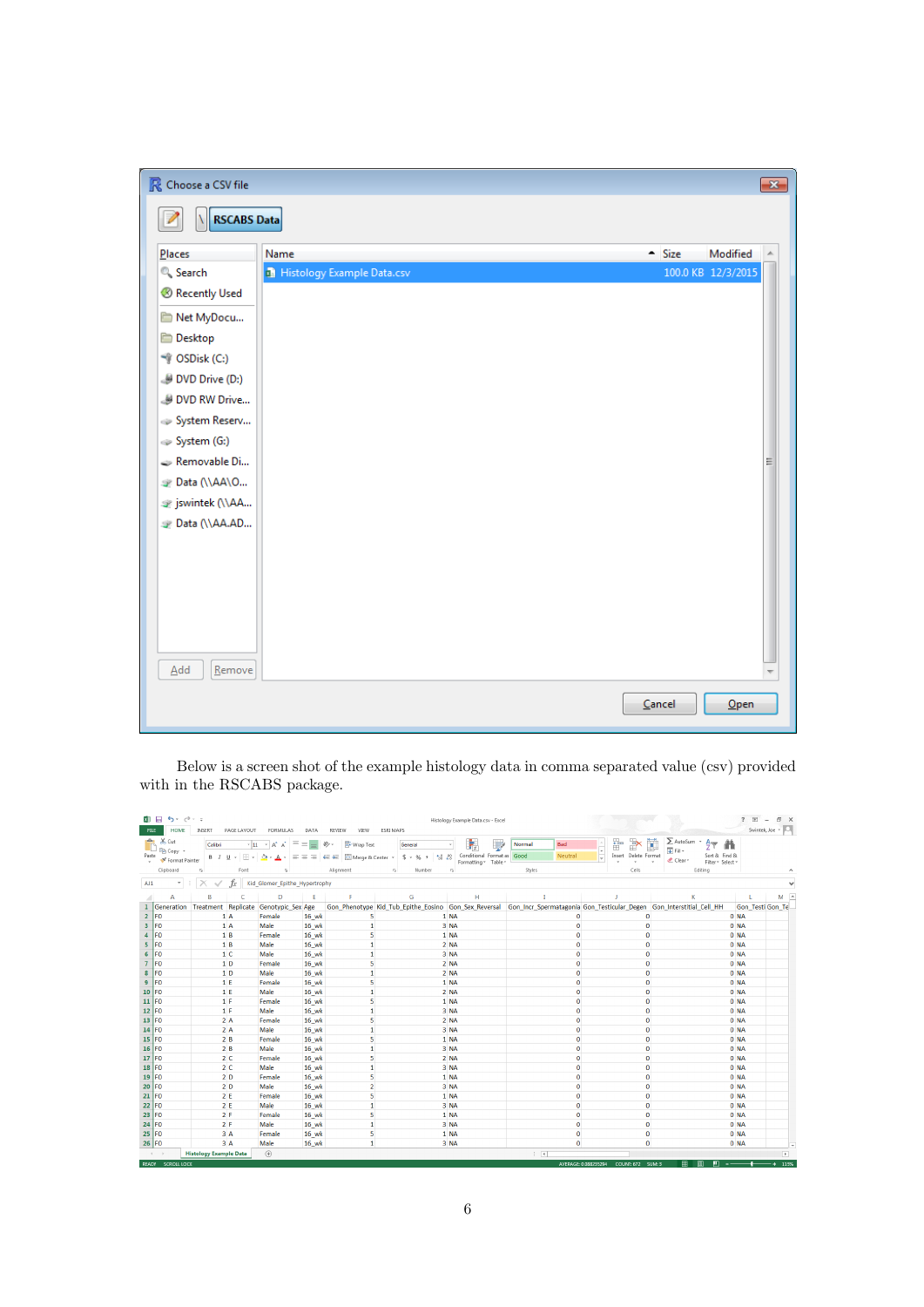Data sets must be in a csv format. Each column indicates contains information used to identify a specimen or the severity scores of an endpoint while each row is a different specimen, which in this example is a fish. The exception is the first row which is the header row and contains the names of the fields. As with any csv file imported into R, missing data are indicated by either NA or a blank cell. Character entries (names etc...) may contain spaces, underscores  $(\lq$ ""), or dots (".") to separate words, however R will convert all spaces to dots upon importing the file.

Histopath separates the data into three types of fields; identification, pathology endpoints, and ignored fields. The identification fields include a field for each of: **gender**, **generation**, **age**, treatment, and replicate. Of the identification fields treatment is mandatory while gender, generation, age, and replicate are not. However, if the replicate field is not included in the data set, Histopath will assume each specimen is independent and not apply the Rao-Scott adjustment. Any identification fields must have a value for every entry otherwise the row associated with that entry will be removed when RSCABS is ran. The treatment field must only contain integers, with 0 indicating controls and each larger number indicating a larger dose. The other identification fields do not have this restriction and can contain any combination of number and letters.

Every field that is not an identification field is potentially a pathology endpoint. These fields may contain any entry, however, any entry that is not a  $\bf{0}$  or a **positive number** is treated as missing data and is not included in the analysis. Due to how RSCABS groups severity scores non-integer numbers are treated as the next smallest integer, e.g. both 1.1 and 1.9 are treated as 1. Columns that are not identification fields, do not contain any number larger then 0, or contain numbers larger then 20 will be ignored by Histopath.

#### <span id="page-6-0"></span>Specifying Identification Fields

After the data set is loaded into Histopath, a [Specify Data] button will appear. Clicking the button will create a Data Specification tab.

| <b>Load Data</b>    |                              |   |   |        |              | Generation 1 Treatment 1 Replicate 1 Genotypic_Sex 1 Age 1 Gon_Phenotype 1 Gon_Sex_Reversal 1 ^ |  |
|---------------------|------------------------------|---|---|--------|--------------|-------------------------------------------------------------------------------------------------|--|
|                     | F <sub>0</sub>               | 1 | А | Female | $16$ wk 5    | <b>NA</b>                                                                                       |  |
| <b>Specify Data</b> | F <sub>0</sub>               | 1 | А | Male   | $16$ wk $1$  | <b>NA</b>                                                                                       |  |
|                     | F <sub>0</sub>               | 1 | в | Female | $16$ wk 5    | <b>NA</b>                                                                                       |  |
|                     | F <sub>0</sub>               | 1 | в | Male   | $16$ wk $1$  | <b>NA</b>                                                                                       |  |
|                     | F <sub>0</sub>               | 1 | c | Male   | $16$ wk $1$  | <b>NA</b>                                                                                       |  |
|                     | F <sub>0</sub>               | 1 | D | Female | $16$ wk 5    | <b>NA</b>                                                                                       |  |
|                     | F <sub>0</sub>               | 1 | D | Male   | $16$ wk $1$  | <b>NA</b>                                                                                       |  |
|                     | F <sub>0</sub>               | 1 | Ε | Female | $16$ wk 5    | <b>NA</b>                                                                                       |  |
|                     | F <sub>0</sub>               | 1 | Ε | Male   | $16$ wk $1$  | <b>NA</b>                                                                                       |  |
|                     | F <sub>0</sub>               | 1 | F | Female | $16$ wk 5    | <b>NA</b>                                                                                       |  |
|                     | F <sub>0</sub>               | 1 | F | Male   | $16$ wk $1$  | <b>NA</b>                                                                                       |  |
|                     | F <sub>0</sub>               | 2 | А | Female | $16$ wk 5    | <b>NA</b>                                                                                       |  |
|                     | F <sub>0</sub>               | 2 | А | Male   | $16_w k$ 1   | <b>NA</b>                                                                                       |  |
|                     | <b>CA</b><br>$\epsilon$<br>m | h | D | Enmala | $16$ and $5$ | <b>MA</b>                                                                                       |  |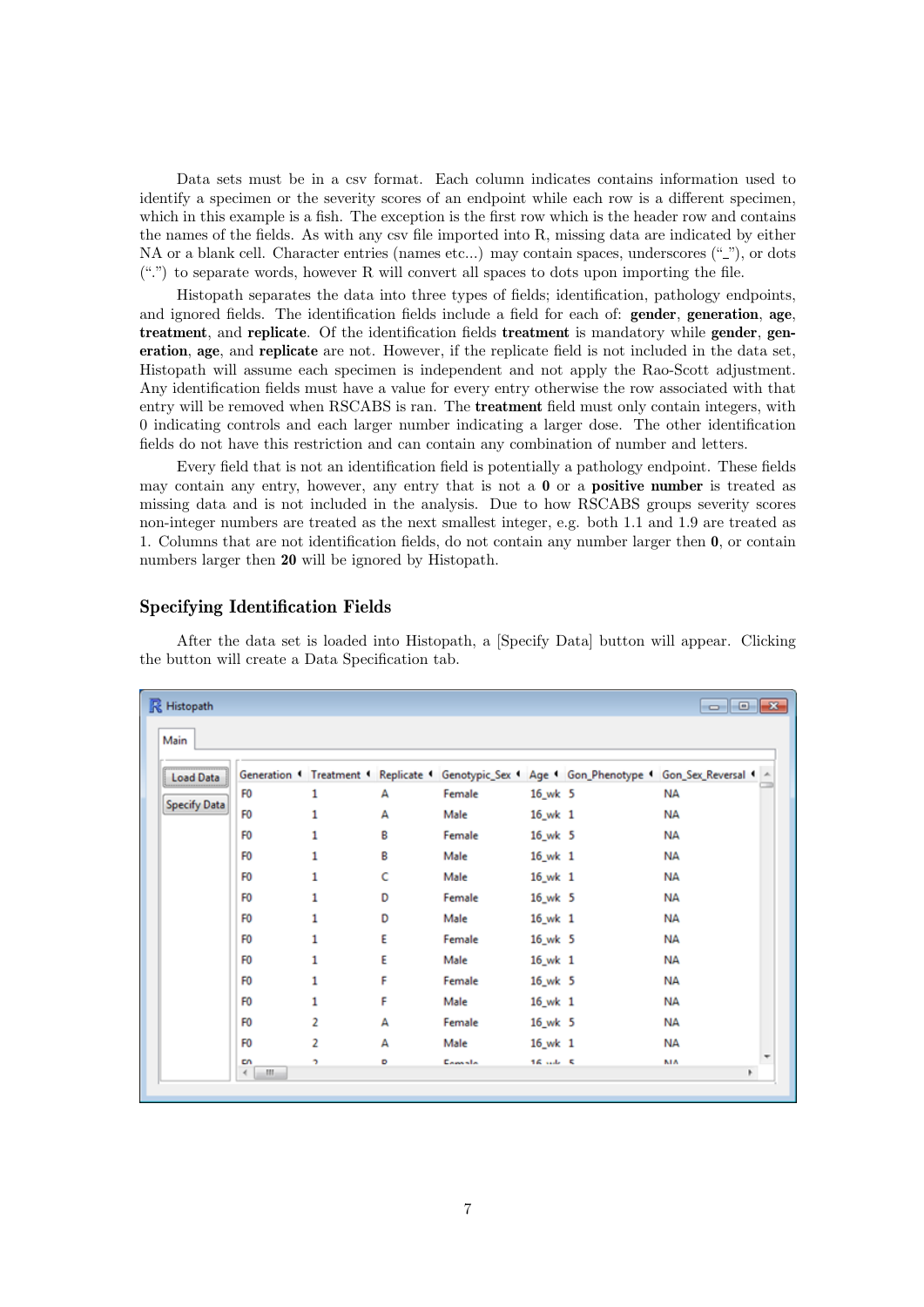| <b>R</b> Histopath                                                                               |                                         | × |
|--------------------------------------------------------------------------------------------------|-----------------------------------------|---|
| Main Data specification                                                                          |                                         |   |
|                                                                                                  |                                         |   |
| Select Gender Variable<br>Select Gender Value<br><b>Gender Variable Not Selected</b>             | <b>Gender Variable Not Selected</b>     |   |
| <b>Select Generation Variable</b><br><b>Select Generation Value</b>                              |                                         |   |
| <b>Generation Variable Not Selected</b>                                                          | <b>Generation Variable Not Selected</b> |   |
| Select Age Variable<br>Select Age Value                                                          |                                         |   |
| Age Variable Not Selected                                                                        | Age Variable Not Selected               |   |
| Select Treatment Variable<br>Select Replicate Variable<br><b>Treatment Variable Not Selected</b> | Replicate Variable Not Selected         |   |
|                                                                                                  |                                         |   |
| Select Endpoint(s) to Invert<br>Nothing Inverted                                                 |                                         |   |
| <b>Confirm Selected Values and Variables</b>                                                     |                                         |   |
|                                                                                                  |                                         |   |
|                                                                                                  |                                         |   |

The form above is where all the identifiers for the data set are specified. The only entry in the form that must be specified is the treatment variable. However, if the replicate variable is not specified, Histopath will default to using SCABS (Standard Cochran-Armitage trend test By Slices) which is RSCABS without the RS correction. A warning; if a replicate structure was used in the experiment but is not specified in the analysis, pseudo-replication will occur which may lead to an increase in the number of falsely positive results. After all entry forms are filled out, click on the [Confirm Selected Values and Variables] button to set the selected variables into Histopath. After the selection is set, you can navigate back to the main tab to perform the RSCABS analysis. Note, that at any time you may navigate back to the Data specification tab to change a selection, just re-click the [Confirm Selected Values and Variables] button after a new selection is made to accept the change. Clicking on [Confirm Selected Values and Variables] is what causes Histopath to recognise the change in the variables.

Some endpoints are coded in such a way that a decreasing severity score indicates an increasing severity. For instance, medaka gonad phenotype is set to a scale of 1 to 5. Where a 1 is a complete male gonad and a 5 is a complete female gonad, with scores in between indicating some degree of intersex. For genotypic males the severity of the change increases with the score for gonad phenotype but for genotypic females the scale means the opposite with 5 indicating the least severe change and 1 indicating the most severe change. To account for this, as of version 0.90.3, RSCABS has an additional button in the specification form; [Select Endpoints to Invert]. Using this button you can select one or more endpoints for which RSCABS will treat the highest severity score as indicating the least severe condition and the lowest severity scores as indicating the most severe condition. In addition, if this option is selected a new column, called "Inverted", will be added to the results which will use a "Yes" to indicate that the endpoint was inverted.

#### <span id="page-7-0"></span>Running RSCABS

After the data has been specified and the [Confirm Selected Values and Variables] has been clicked, the Histopath main tab will show the data set updated with the specifications and should be navigated back to.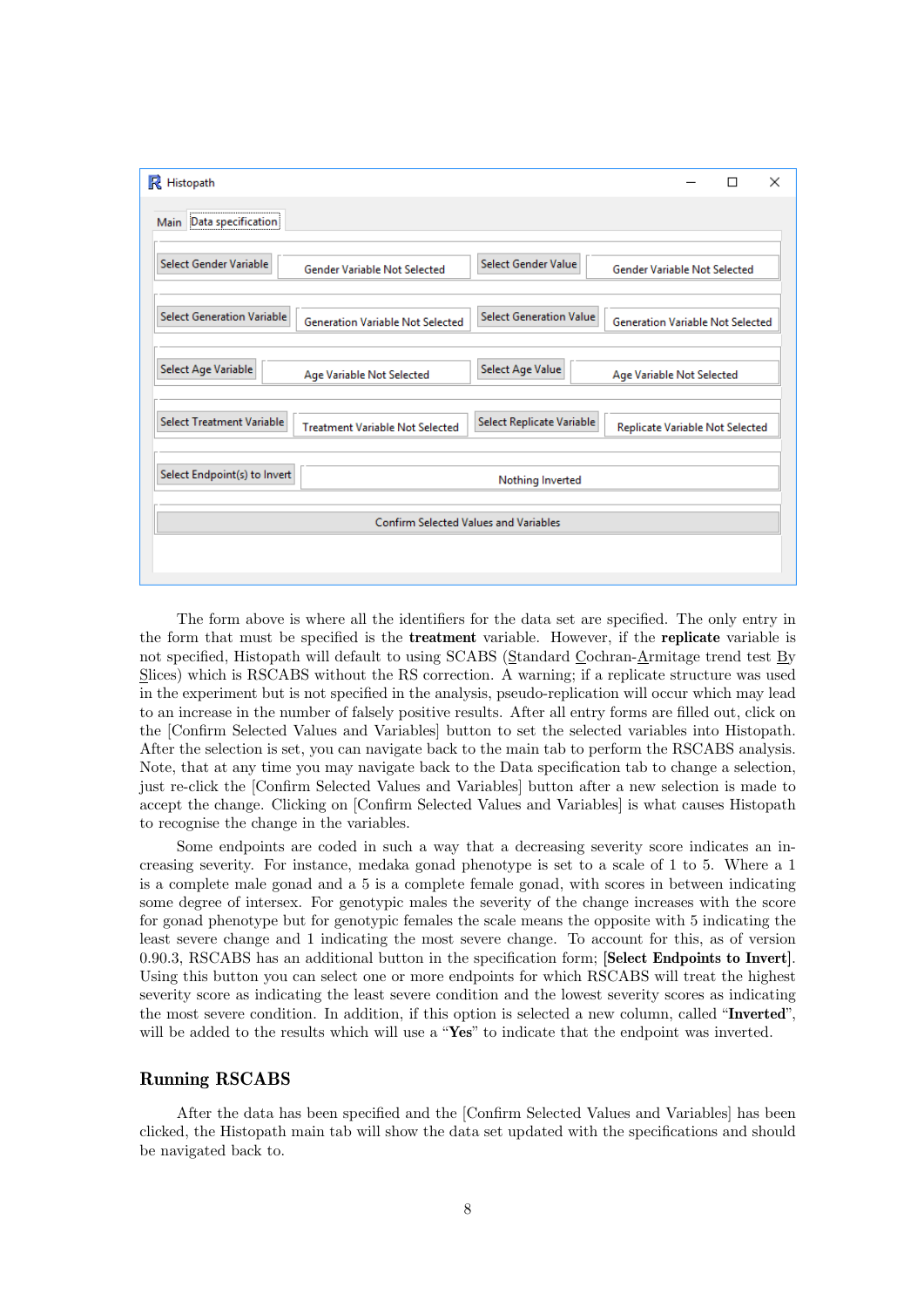| <b>R</b> Histopath        |                               |          |   |        |              |                                                                                          | $\begin{array}{c c c c c} \hline \multicolumn{3}{c }{\mathbf{.}} & \multicolumn{3}{c }{\mathbf{.}} \\ \multicolumn{3}{c }{\mathbf{.}} & \multicolumn{3}{c }{\mathbf{.}} \\ \multicolumn{3}{c }{\mathbf{.}} & \multicolumn{3}{c }{\mathbf{.}} \\ \multicolumn{3}{c }{\mathbf{.}} & \multicolumn{3}{c }{\mathbf{.}} \\ \multicolumn{3}{c }{\mathbf{.}} & \multicolumn{3}{c }{\mathbf{.}} \\ \multicolumn{3}{c }{\mathbf{.}} & \multicolumn{3}{c }{\mathbf{.$ |  |
|---------------------------|-------------------------------|----------|---|--------|--------------|------------------------------------------------------------------------------------------|------------------------------------------------------------------------------------------------------------------------------------------------------------------------------------------------------------------------------------------------------------------------------------------------------------------------------------------------------------------------------------------------------------------------------------------------------------|--|
| Main Data specification   |                               |          |   |        |              |                                                                                          |                                                                                                                                                                                                                                                                                                                                                                                                                                                            |  |
| <b>Load Data</b>          |                               |          |   |        |              | Generation 1 Treatment 1 Replicate 1 Genotypic_Sex 1 Age 1 Gon_Phenotype 1 Gon_Sex_Rev - |                                                                                                                                                                                                                                                                                                                                                                                                                                                            |  |
|                           | F <sub>2</sub>                | 1        | А | Female | $16_wk$ 5    |                                                                                          | 0                                                                                                                                                                                                                                                                                                                                                                                                                                                          |  |
| <b>Specify Data</b>       | F <sub>2</sub>                | 1        | в | Female | $16_wk$ 5    |                                                                                          | 0                                                                                                                                                                                                                                                                                                                                                                                                                                                          |  |
| <b>Run RSCABS</b>         | F <sub>2</sub>                |          | D | Female | $16_wk$ 5    |                                                                                          | Ō                                                                                                                                                                                                                                                                                                                                                                                                                                                          |  |
| <b>Run Other Analyses</b> | F <sub>2</sub>                |          | F | Female | $16_wk$ 5    |                                                                                          | 0                                                                                                                                                                                                                                                                                                                                                                                                                                                          |  |
|                           | F <sub>2</sub>                | 1        | F | Female | $16_wk -2$   |                                                                                          | $-2$                                                                                                                                                                                                                                                                                                                                                                                                                                                       |  |
|                           | F <sub>2</sub>                | 2        | А | Female | $16_wk$ 5    |                                                                                          | 0                                                                                                                                                                                                                                                                                                                                                                                                                                                          |  |
|                           | F <sub>2</sub>                | 2        | в | Female | $16_wk$ 5    |                                                                                          | 0                                                                                                                                                                                                                                                                                                                                                                                                                                                          |  |
|                           | F <sub>2</sub>                | 2        | D | Female | $16_wk$ 5    |                                                                                          | 0                                                                                                                                                                                                                                                                                                                                                                                                                                                          |  |
|                           | F <sub>2</sub>                | 2        | E | Female | $16_wk$ 5    |                                                                                          | 0                                                                                                                                                                                                                                                                                                                                                                                                                                                          |  |
|                           | F <sub>2</sub>                | 2        | F | Female | 16_wk 5      |                                                                                          | 0                                                                                                                                                                                                                                                                                                                                                                                                                                                          |  |
|                           | F <sub>2</sub>                | 3        | А | Female | $16$ wk $-2$ |                                                                                          | $-2$                                                                                                                                                                                                                                                                                                                                                                                                                                                       |  |
|                           | F <sub>2</sub>                | 3        | в | Female | $16_wk$ 5    |                                                                                          | 0                                                                                                                                                                                                                                                                                                                                                                                                                                                          |  |
|                           | F <sub>2</sub>                | 3        | D | Female | $16_wk$ 5    |                                                                                          | 0                                                                                                                                                                                                                                                                                                                                                                                                                                                          |  |
|                           | <b>CD</b><br>m.<br>$\epsilon$ | <b>D</b> | с | Enmala | $16.44 - 2$  |                                                                                          | ÷,                                                                                                                                                                                                                                                                                                                                                                                                                                                         |  |

Two buttons; [Run RSCABS] and [Run Other Analyses] will have appeared on the Histopath main tab. Clicking on the [Run RSCABS] will perform RSCABS (or SCABS if a replicate variable is not defined), on the data.

<span id="page-8-0"></span>

| <b>Load Data</b>          | Response                    | <sup>1</sup> Treatment <sup>1</sup> Rscore <sup>1</sup> T-Value <sup>1</sup> P-value <sup>1</sup> Signif |   |            |         |    |  |
|---------------------------|-----------------------------|----------------------------------------------------------------------------------------------------------|---|------------|---------|----|--|
| <b>Specify Data</b>       | Gon_Incr_Oocyte_Atresia1P 5 |                                                                                                          | 1 | 1.33037    | 0.0917  |    |  |
|                           | Gon_Incr_Oocyte_Atresia2P 5 |                                                                                                          | 2 | 1.23116    | 0.10913 | ×  |  |
| <b>Run RSCABS</b>         | Gon_Incr_Oocyte_Atresia3P 5 |                                                                                                          | 3 | 1.23116    | 0.10913 |    |  |
| <b>Run Other Analyses</b> | Gon_Incr_Oocyte_Atresia4P 5 |                                                                                                          | 4 | 1.23116    | 0.10913 |    |  |
|                           | Gon_Proteinaceous_fluid1P 5 |                                                                                                          | 1 | $-1.41029$ | 0.07923 |    |  |
| <b>Save Result</b>        | Gon_Asynch_Dev1P            | 5                                                                                                        | 1 | 2.62202    | 0.00437 | ** |  |
|                           | Gon_Asynch_Dev2P            | 5                                                                                                        | 2 | 2.62202    | 0.00437 | ** |  |
|                           | Kid_Tub_Mineralization1P    | 5                                                                                                        | 1 | 0.3581     | 0.36013 | ×  |  |
|                           | Kid_Tub_Mineralization2P    | 5                                                                                                        | 2 | $-0.07038$ | 0.47194 | ×  |  |
|                           | Kid_Tub_Dilation1P          | 5                                                                                                        | 1 | $-0.07038$ | 0.47194 | ×  |  |
|                           | Kid Tub Dilation2P          | 5                                                                                                        | 2 | $-0.04896$ | 0.48048 | ×  |  |
|                           | Kid_Tub_Regeneration1P      | 5                                                                                                        | 1 | $-1.37478$ | 0.0846  | ×  |  |

After the analysis on the data is ran, you may save the results by using the [Save Result] button, which will create a dialogue box that will prompt the saving of the results from the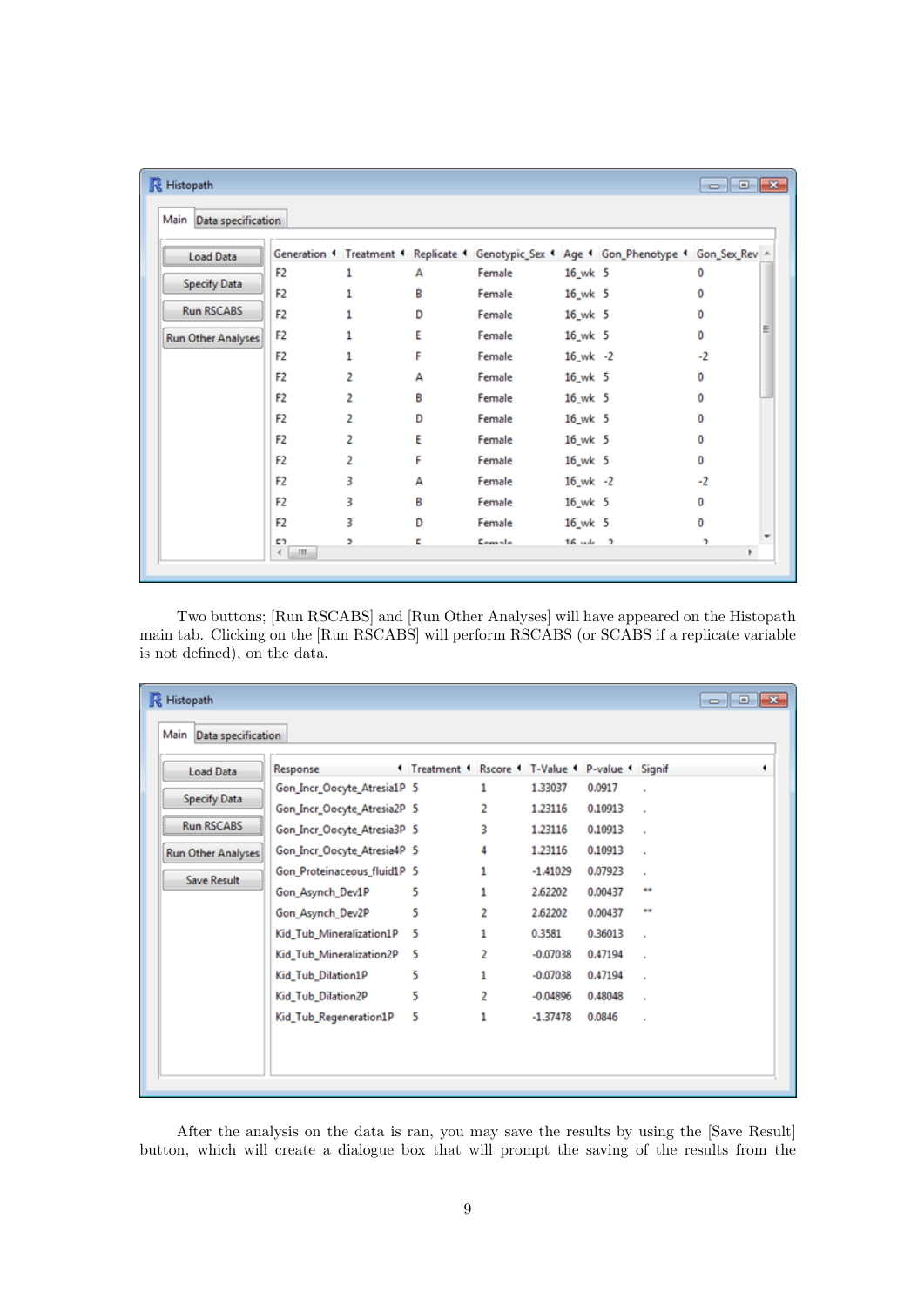RSCABS analysis as a csv file. Clicking the [Run Other Analyses] button will create a new window with options to perform SCABS, or get further details on a response.

The results themselves appear in the box on the right hand side of the window. The Response is the endpoint that is being tested, Treatment is the treatment level, R-Score is the severity score, Statistic is the test statistic corresponding to that row's endpoint, treatment level, and R-Score, with **P-Value** as the corresponding p-value. Signif is the significance flag where "." is a p-value  $> 0.05$ , "\*" is a 0.01 < p-value  $\leq 0.05$ , "\*\*" for 0.001 < p-value  $\leq 0.01$ , and "\*\*\*" for p-value  $\leq$ 0.001.

#### <span id="page-9-0"></span>Interpreting the Results

The example below better illustrates how to interpret the results generated by RSCABS.

| <b>R</b> Histopath      |                                   |                |                                                                 |              |             |              |            | □ | $\times$ |
|-------------------------|-----------------------------------|----------------|-----------------------------------------------------------------|--------------|-------------|--------------|------------|---|----------|
| Main Data specification |                                   |                |                                                                 |              |             |              |            |   |          |
| Load Data               | Response                          |                | 1 R-Score 1 Treatment 1 Statistic 1 P-Value 1 Signif 1 Inverted |              |             |              |            |   | ٠        |
|                         | Oth_Thymus_Lymphoidhyperplasia3 3 |                | 6 <sup>1</sup>                                                  | $-0.34264$   | 0.36593     |              |            |   |          |
| <b>Specify Data</b>     | Oth_Thymus_Lymphoidhyperplasia2 2 |                | 6                                                               | $-0.34264$   | 0.36593     |              |            |   |          |
| <b>Run RSCABS</b>       | Oth_Thymus_Lymphoidhyperplasia1 1 |                | 6                                                               | $-0.34264$   | 0.36593     |              |            |   |          |
| Run Other Analyses      | Kid_Proteinaceous_Fluid3          | 3.             | 6                                                               | 1.8115       | 0.03503     | $\star$      |            |   |          |
|                         | Kid Proteinaceous Fluid2          | 2              | 6                                                               | 2.71278      | 0.00334     | $\star\star$ |            |   |          |
|                         | Kid Proteinaceous Fluid2          | $\overline{2}$ | 5.                                                              | 1.79795      | 0.03609     | $\star$      |            |   |          |
|                         | Kid Proteinaceous Fluid2          | 2              | 4                                                               | $-0.45522$   | 0.32447     |              |            |   |          |
| Save Result             | Kid_Proteinaceous_Fluid1          | 1.             | 6                                                               | 5.29442      | 0           | ***          |            |   |          |
|                         | Kid_Proteinaceous_Fluid1          | 1.             | 5                                                               | 3.20582      | 0.00067     | ***          |            |   |          |
|                         | Kid_Proteinaceous_Fluid1          | 1.             | 4                                                               | 1.22433      | 0.11041     |              |            |   |          |
|                         | Gon_Phenotype1                    | 1.             | 6                                                               | -7.39499     | $\mathbf 0$ | ***          | Yes        |   |          |
|                         | Gon_Phenotype1                    | 1.             | 5                                                               | $-7.00647$ 0 |             | ***          | Yes        |   |          |
|                         | Gon_Phenotype1                    | 1.             | 4                                                               | $-4.23705$   | $1e-05$     | ***          | Yes        |   |          |
|                         | Gon_Phenotype1                    | 1.             | 3                                                               | $-4.09718$   | $2e-05$     | ***          | Yes        |   |          |
|                         | Gon_Phenotype1                    | 1.             | 2                                                               | $-0.68577$   | 0.24643     |              | Yes        |   |          |
|                         | Gon_Phenotype2                    | 2              | 6                                                               | $-4.81095$   | $\bf{0}$    | ***          | Yes        |   |          |
|                         | Gon_Phenotype2                    | 2              | 5.                                                              | $-3.73058$   | $1e-04$     | ***          | Yes        |   |          |
|                         | Gon_Phenotype2                    | $\overline{2}$ | 4                                                               | $-1.41091$   | 0.07914     |              | Yes        |   |          |
|                         | Gon_Phenotype3                    | 3.             | 6                                                               | $-3.95263$   | $4e-05$     | ***          | Yes        |   |          |
|                         | Gon_Phenotype3                    | 3.             | 5                                                               | $-2.68911$   | 0.00358     | **           | Yes        |   |          |
|                         | Gon_Phenotype3                    | 3.             | 4                                                               | $-1.41091$   | 0.07914     |              | Yes        |   |          |
|                         | Gon_Phenotype4                    | 4              | 6                                                               | $-3.52407$   | 0.00021     | ***          | <b>Yes</b> |   |          |
|                         | Gon_Phenotype4                    | 4              | 5                                                               | $-2.51649$   | 0.00593     | **           | Yes        |   |          |
|                         | Gon_Phenotype4                    | 4              | 4                                                               | $-1.2886$    | 0.09877     |              | Yes        |   |          |

By default RSCABS will sort the results by decreasing R-Scores within reverse alphabetical order of each endpoints name. This allows for quick scanning for lowest observed effect concentrations (LOEC) for each severity on every endpoint. Going down the list above and using an alpha level of 0.05 we see that this test; did not show a response in Oth Thymus Lymphoidhyperplasia, showed a LOEC of treatment 6 for Kid Proteinaceous Fluid at severity grade 3, a LOEC of treatment 5 for Kid Proteinaceous Fluid at both severity grades 1 and 2, a LOEC of treatment 3 for Gon Phenotype at severity grade 1, and LOEC of treatment 5 for Gon Phenotype at severity grade 2 though 4. Note that Gon Phenotype is in inverse scale (as indicated by the "Yes" in the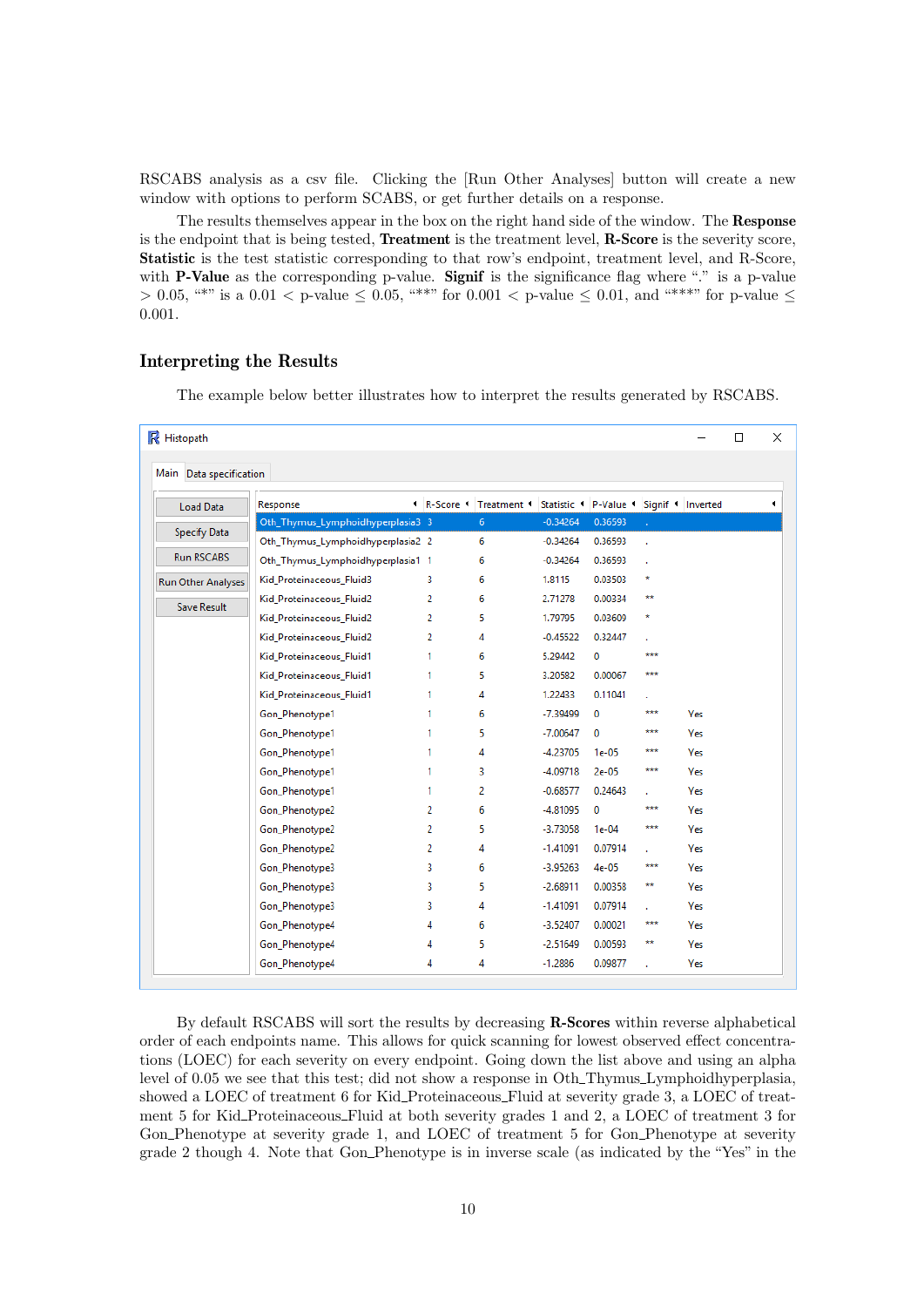column "Inverted") so for this analysis a severity grade of 1 is considered to be more severe then a score of 5.

RSCABS sometimes produces exactly the same test statistic and p-value for different endpoints or R-Scores. In fact, when data is sparse RSCABS will commonly have exactly the same test statistic (and by extension p-value) for different R-Scores of the same endpoint, as shown with Oth Thymus Lymphoidhyperplasia in the image above. This is due to having 0 observations with some severity score for that endpoint. In the example above, for Oth\_Thymus\_Lymphoidhyperplasia there were two fish with a severity score of 3 (one in treatment 4 and one in treatment 2) and no fish with severity scores of 1 or 2. This causes RSCABS to produce the exact same test statistic for Oth Thymus Lymphoidhyperplasia severity score 1 and 2 as it does for severity score 3. The images below show how this information can be attained. Noting the frequency table from each image, the first image shows that the there is one fish in treatment 2 and one fish in treatment 4 with a severity score of  $\geq 1$ , while the second image shows the same values of fish in each treatment for a severity score of  $\geq$  3. From this it can be inferred that there are no fish with an severity score of 1 or 2 within treatment 2 and 4.

| R       | Other Histology Analysis                           |              |                |                |       |         |    |              |         |                                  | п                                                              |   | × |
|---------|----------------------------------------------------|--------------|----------------|----------------|-------|---------|----|--------------|---------|----------------------------------|----------------------------------------------------------------|---|---|
| ۰       | Oth_Thymus_LymphoidhyperplasiaP1                   |              |                |                |       |         |    |              |         | Oth_Thymus_LymphoidhyperplasiaP2 | Oth_Thymus_LymphoidhyperplasiaP3                               |   | Þ |
|         |                                                    |              |                |                |       |         |    |              |         |                                  | Chi-Squared Heterogeneity Check of Between-Replicate Variances |   |   |
| Value 1 | Treatment DoseNum P-value                          |              |                |                |       |         |    | Doses Signif |         |                                  |                                                                |   | ٠ |
| 4.21    | 2                                                  |              | 5              |                |       | 0.51952 |    | 6            |         |                                  |                                                                |   |   |
| 11.48   | 4                                                  |              | 5              |                |       | 0.04268 |    | 6            | $\star$ |                                  |                                                                |   |   |
|         |                                                    |              |                |                |       |         |    |              |         |                                  |                                                                |   |   |
|         |                                                    |              |                |                |       |         |    |              |         | <b>Frequency Table</b>           |                                                                |   |   |
|         | Score/Treatment     1                              |              | 2 <sup>1</sup> | 3 <sub>1</sub> | 45161 |         |    | Total        |         |                                  |                                                                | ٠ |   |
| <1      |                                                    | 21           | 19             | 6              | 23    | 29      | -5 | 103          |         |                                  |                                                                |   |   |
| $>=1$   |                                                    | $\mathbf{0}$ | 1              | 0              | 1.    | 0       | 0  | 2            |         |                                  |                                                                |   |   |
| Total   |                                                    | 21           | 20             | 6              | 24    | 29      | -5 | 105          |         |                                  |                                                                |   |   |
|         |                                                    |              |                |                |       |         |    |              |         | Rao-Scott Cochran-Armitage Test  |                                                                |   |   |
|         | Treatment   R-Score   Statistic   P-Value   Signif |              |                |                |       |         |    |              |         |                                  |                                                                |   | 4 |
| 6       | 1                                                  |              |                | $-0.34264$     |       | 0.36593 |    | $\mathbf{r}$ |         |                                  |                                                                |   |   |
|         |                                                    |              |                |                |       |         |    |              |         |                                  |                                                                |   |   |
|         |                                                    |              |                |                |       |         |    |              |         |                                  |                                                                |   |   |
|         |                                                    |              |                |                |       |         |    |              |         |                                  |                                                                |   |   |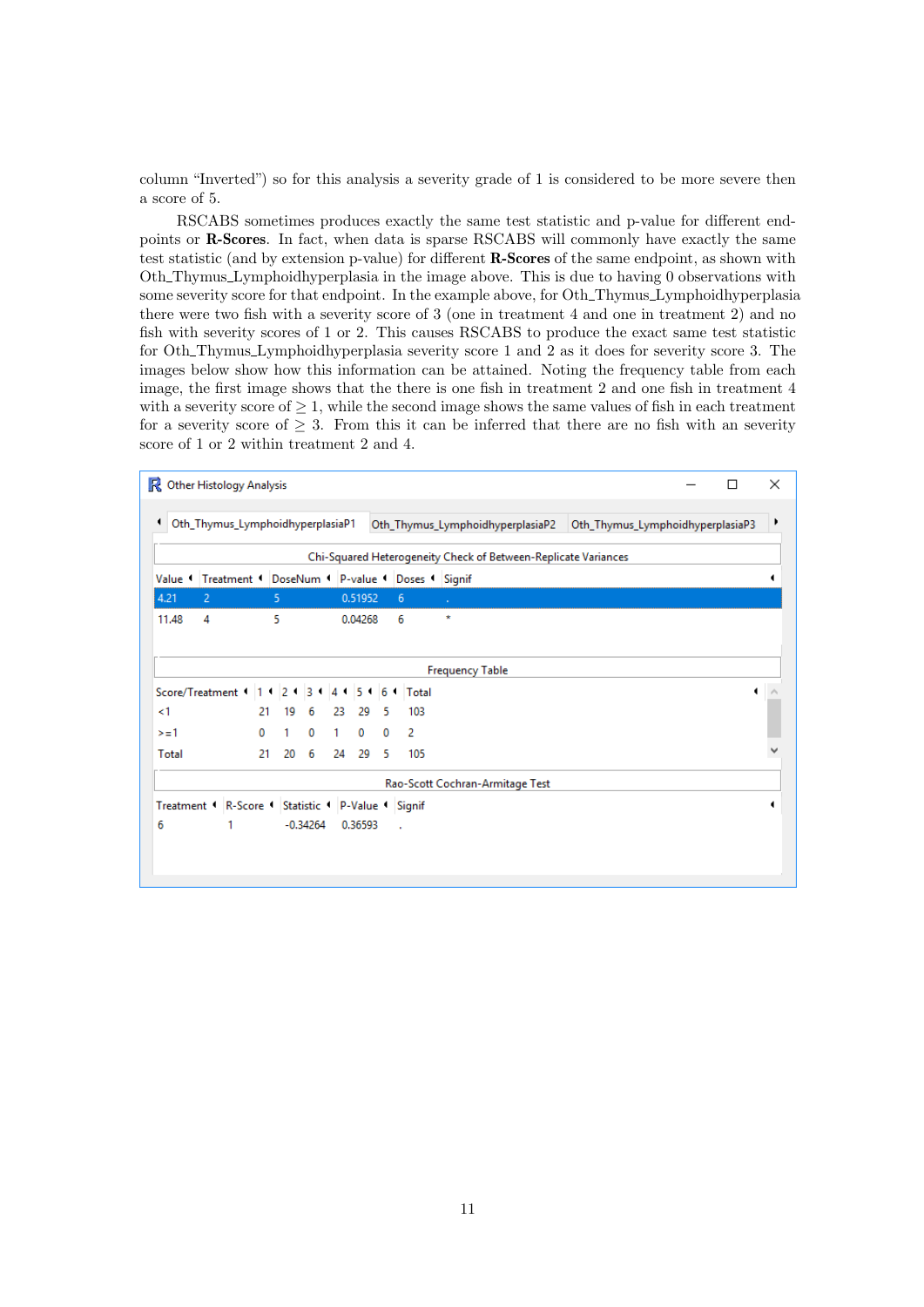| п | Oth_Thymus_LymphoidhyperplasiaP3 |  |  |                                                                |  |  |                                  |                        |    |         |             |   |   |         |    |            |    |   |    |                                            |   |   | R Other Histology Analysis                         |       |
|---|----------------------------------|--|--|----------------------------------------------------------------|--|--|----------------------------------|------------------------|----|---------|-------------|---|---|---------|----|------------|----|---|----|--------------------------------------------|---|---|----------------------------------------------------|-------|
|   |                                  |  |  |                                                                |  |  |                                  |                        |    |         |             |   |   |         |    |            |    |   |    |                                            |   |   |                                                    |       |
|   |                                  |  |  |                                                                |  |  |                                  |                        |    |         |             |   |   |         |    |            |    |   |    |                                            |   |   |                                                    |       |
|   |                                  |  |  |                                                                |  |  | Oth_Thymus_LymphoidhyperplasiaP2 |                        |    |         |             |   |   |         |    |            |    |   |    |                                            |   |   | Oth_Thymus_LymphoidhyperplasiaP1                   |       |
|   |                                  |  |  | Chi-Squared Heterogeneity Check of Between-Replicate Variances |  |  |                                  |                        |    |         |             |   |   |         |    |            |    |   |    |                                            |   |   |                                                    |       |
|   |                                  |  |  |                                                                |  |  |                                  |                        |    |         |             |   |   |         |    |            |    |   |    | Treatment CDoseNum CP-value CDoses CSignif |   |   | Value 1                                            |       |
|   |                                  |  |  |                                                                |  |  |                                  |                        | v. |         |             | 6 |   | 0.51952 |    |            |    | 5 |    |                                            |   | 2 |                                                    | 4.21  |
|   |                                  |  |  |                                                                |  |  |                                  |                        |    | $\star$ |             | 6 |   | 0.04268 |    |            |    | 5 |    |                                            |   | 4 |                                                    | 11.48 |
|   |                                  |  |  |                                                                |  |  |                                  |                        |    |         |             |   |   |         |    |            |    |   |    |                                            |   |   |                                                    |       |
|   |                                  |  |  |                                                                |  |  |                                  | <b>Frequency Table</b> |    |         |             |   |   |         |    |            |    |   |    |                                            |   |   |                                                    |       |
| ٠ |                                  |  |  |                                                                |  |  |                                  |                        |    |         |             |   |   |         |    |            |    |   |    |                                            |   |   |                                                    |       |
|   |                                  |  |  |                                                                |  |  |                                  |                        |    |         | 4 5 6 Total |   |   |         |    |            |    |   |    |                                            |   |   | Score/Treatment 1 1 2 1 3 1                        |       |
|   |                                  |  |  |                                                                |  |  |                                  |                        |    |         | 103         |   | 5 | 29      | 23 | 6          | 19 |   | 21 |                                            |   |   |                                                    | <3    |
|   |                                  |  |  |                                                                |  |  |                                  |                        |    |         |             | 2 | 0 | 0       | 1  | 0          | 1  |   | 0  |                                            |   |   |                                                    | $>=3$ |
|   |                                  |  |  |                                                                |  |  |                                  |                        |    |         | 105         |   | 5 | 29      | 24 | 6          | 20 |   | 21 |                                            |   |   |                                                    | Total |
|   |                                  |  |  |                                                                |  |  | Rao-Scott Cochran-Armitage Test  |                        |    |         |             |   |   |         |    |            |    |   |    |                                            |   |   |                                                    |       |
|   |                                  |  |  |                                                                |  |  |                                  |                        |    |         |             |   |   |         |    |            |    |   |    |                                            |   |   | Treatment 1 R-Score 1 Statistic 1 P-Value 1 Signif |       |
|   |                                  |  |  |                                                                |  |  |                                  |                        |    |         |             | ÷ |   | 0.36593 |    | $-0.34264$ |    |   |    |                                            | 3 |   |                                                    | 6     |
|   |                                  |  |  |                                                                |  |  |                                  |                        |    |         |             |   |   |         |    |            |    |   |    |                                            |   |   |                                                    |       |
|   |                                  |  |  |                                                                |  |  |                                  |                        |    |         |             |   |   |         |    |            |    |   |    |                                            |   |   |                                                    |       |

The tables above can be obtained by using the [Get Details on a Response] button in the "Other Analyses" section of RSCABS.

# <span id="page-11-0"></span>Running Other Analyses

More details on each histopathological endpoint can be attained through the use of the [Run Other Analyses] button. This will bring up the Other Histology Analysis window.

| R Other Histology Analysis          |  |
|-------------------------------------|--|
| Histopath Other Main                |  |
| <b>Run SCABS</b>                    |  |
| Get Details on a Response           |  |
| <b>Get Details on all Responses</b> |  |
| $S$ ave                             |  |
|                                     |  |
|                                     |  |
|                                     |  |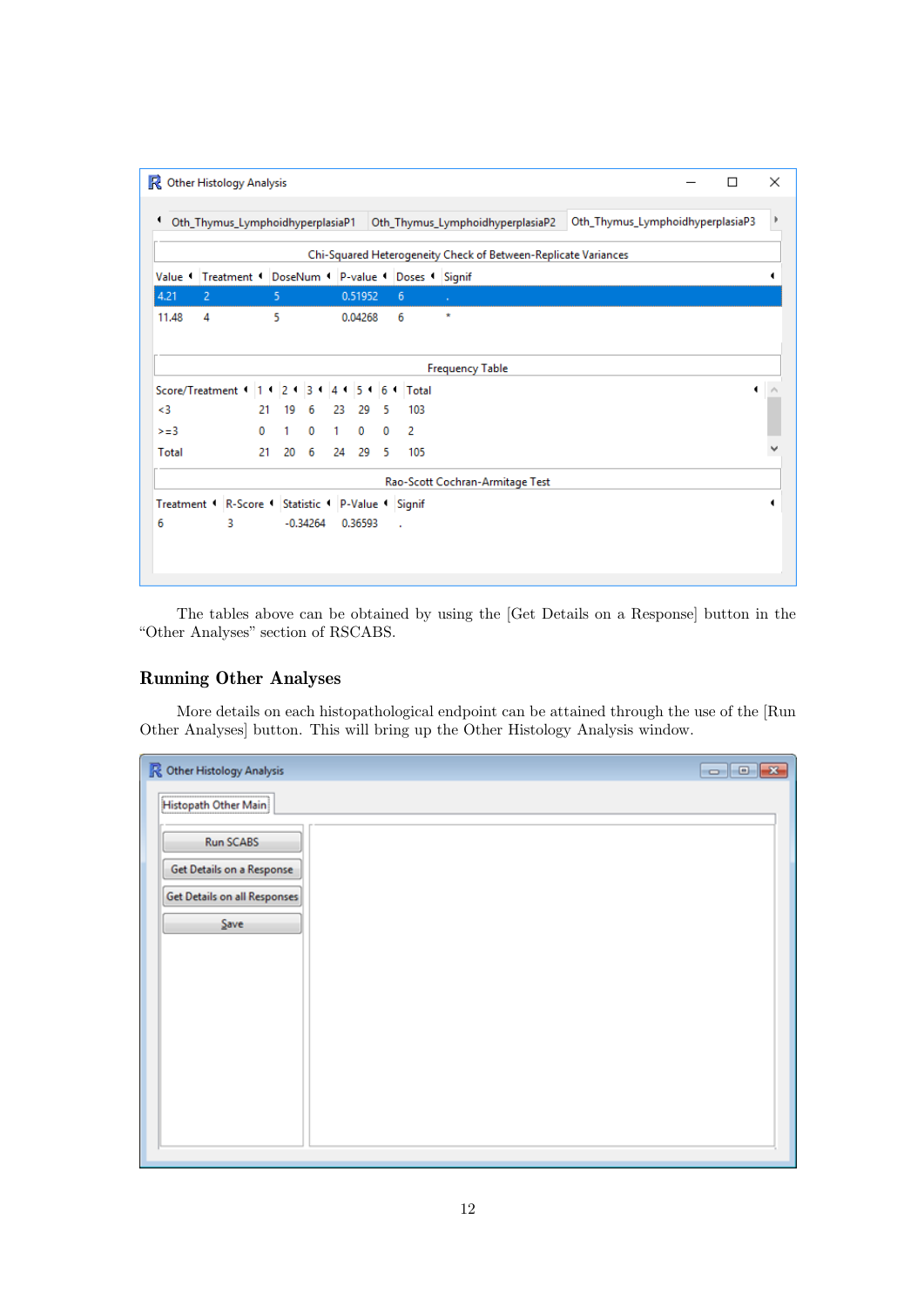On the Other Histology Analysis window the [Run SCABS] button will run a SCABS analysis on the data set. After the analysis is ran a table will appear with the results of the analysis. This table contains the same information as [the results table](#page-8-0) from the RSCABS analysis.

| <b>Run SCABS</b>                    | Response                   | <sup>4</sup> Treatment <sup>4</sup> Rscore <sup>4</sup> T-Value <sup>4</sup> P-value <sup>4</sup> Signif |              |            |         |              |  |
|-------------------------------------|----------------------------|----------------------------------------------------------------------------------------------------------|--------------|------------|---------|--------------|--|
| Get Details on a Response           | Gon_Incr_Oocyte_Atresia1 5 |                                                                                                          | 1            | 1.34049    | 0.09004 |              |  |
|                                     | Gon_Incr_Oocyte_Atresia2 5 |                                                                                                          | 2            | 1.27525    | 0.10111 | $\mathbf{r}$ |  |
| <b>Get Details on all Responses</b> | Gon_Incr_Oocyte_Atresia3 5 |                                                                                                          | 3            | 1.27525    | 0.10111 | ×            |  |
| Save                                | Gon_Incr_Oocyte_Atresia4 5 |                                                                                                          | 4            | 1.27525    | 0.10111 | ×            |  |
|                                     | Gon_Proteinaceous_fluid1 5 |                                                                                                          | $\mathbf{1}$ | $-1.51815$ | 0.06449 |              |  |
|                                     | Gon_Asynch_Dev1            | 5                                                                                                        | 1            | 2.74448    | 0.00303 | **           |  |
|                                     | Gon_Asynch_Dev2            | 5                                                                                                        | 2            | 2.74448    | 0.00303 |              |  |
|                                     | Kid_Tub_Mineralization1    | 5                                                                                                        | 1            | 0.39734    | 0.34556 | ×            |  |
|                                     | Kid_Tub_Mineralization2    | 5                                                                                                        | 2            | $-0.08038$ | 0.46797 |              |  |
|                                     | Kid_Tub_Dilation1          | 5                                                                                                        | 1            | $-0.08038$ | 0.46797 |              |  |
|                                     | Kid_Tub_Dilation2          | 5                                                                                                        | 2            | $-0.05564$ | 0.47782 |              |  |
|                                     | Kid_Tub_Regeneration1      | 5                                                                                                        | 1            | $-1.44659$ | 0.07401 |              |  |

The [Get Details on a Response] button will supply three tables for the selected response; a table for the chi-squared  $(\chi^2)$  test for heterogeneity of between-replicate variances. A frequency table, which contains the total observations for each combination of treatment (shown in the columns) and slice of score (shown in the rows). There will also be an additional table showing the results of RSCABS for that treatment level. If there are several unique severity scores for an endpoint, results for the lowest severity score will be displayed in the main tab while results for additional severity scores will be added to the window in extra tabs. The [Save] button will save the current result displayed in the window, whether it is results from SCAB or the more detailed results.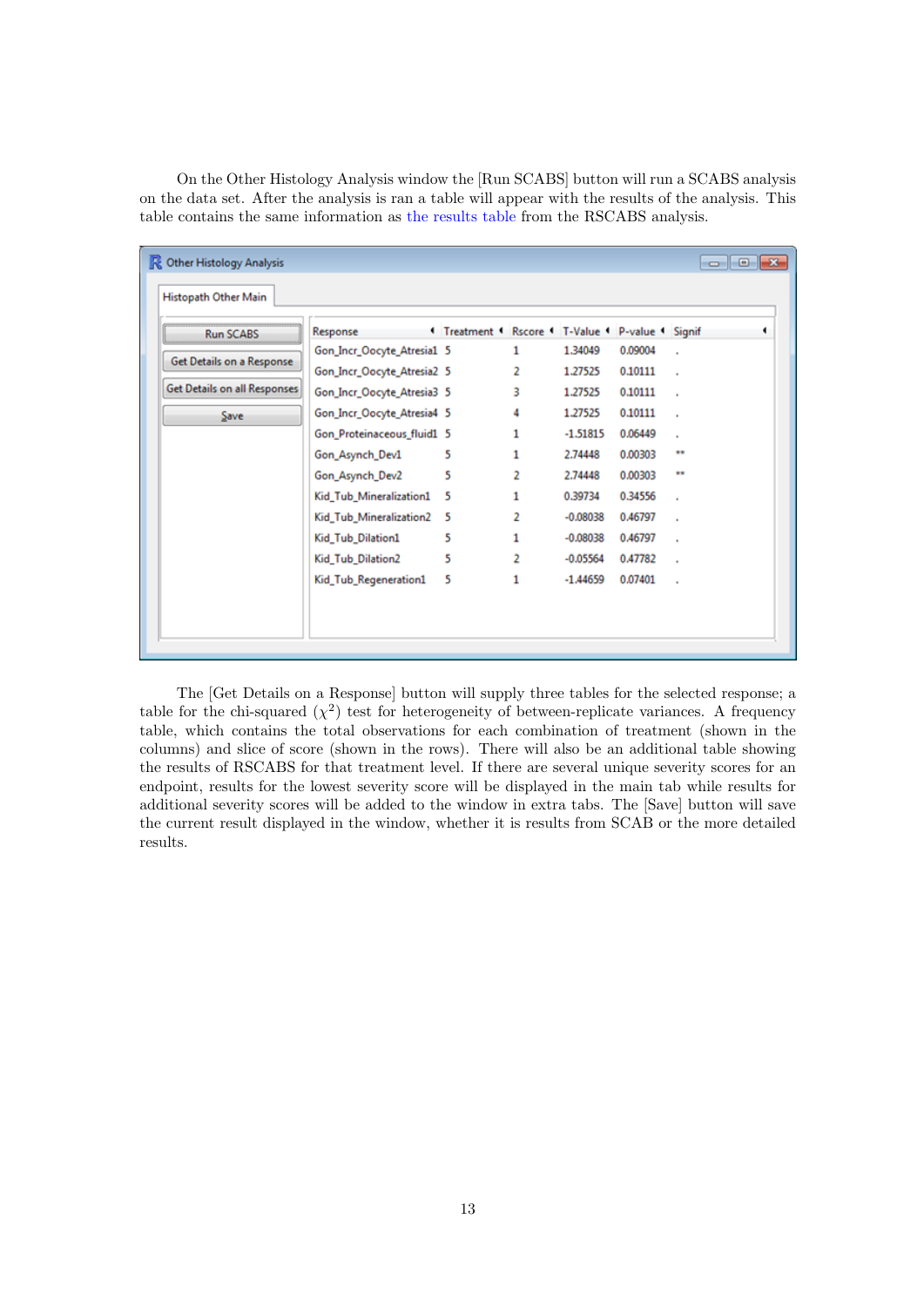| Histopath Other Main                |                                                                |   |
|-------------------------------------|----------------------------------------------------------------|---|
| <b>Run SCABS</b>                    | Chi-Squared Heterogeneity Check of Between-Replicate Variances |   |
| Get Details on a Response           | Value Creatment CoseNum CP-value CDoses CSignif                |   |
| <b>Get Details on all Responses</b> | 5<br>6<br>5<br>0.30622<br>5<br>à.                              |   |
| Save                                |                                                                |   |
|                                     | <b>Frequency Table</b>                                         |   |
|                                     | Score/Treatment 1 1 1 2 1 3 1<br>5 <sup>4</sup> Total<br>4 1   | ۸ |
|                                     | 3<br>5<br>$<$ 1<br>5<br>$\overline{2}$<br>19<br>4              | 4 |
|                                     | 0<br>0<br>0<br>0<br>4<br>$>=1$<br>4                            |   |
|                                     |                                                                |   |
|                                     | Rao-Scott Cochran Armitage Test                                |   |
|                                     | Treatment ' Rscore ' T-Value ' P-Value ' Signif                | ٠ |
|                                     | 2.62202<br>0.00437<br>$\bullet\bullet$<br>5.<br>$\mathbf{1}$   |   |

Finally, the [Get Details on all Responses] button will produce the three tables generated by [Get Details on a Response] for all responses. It does this by creating a new folder and populating that folder with HTML files containing the information.

# <span id="page-13-0"></span>RSCABS Command Line

As an alternative to using the GUI, RSCABS can also be run through command line. This is done through the runRSCABS function.

R Input

>runRSCABS(Data, Treatment, Replicate, Effects , test.type)

The Data variable is a data set in the same format needed [for the GUI.](#page-4-0) Treatment, is the name (as a string) of the treatment variable, Replicate is the name (as a string) of the replicate variable, and Effects is a character vector of the endpoints exampleHistData.Sub tested. If Effects is not specified then the analysis will default to all columns that has at least one integer greater than 0 and no integers less then 20. The test.type input can be either "RS" or "CA" for either the RSCABS analysis or the SCABS analysis respectively. The Replicate input does not need to be specified, however if it is not specified test.type will default to "CA". An example of using runRSCABS is below. The code will produce the same [results table](#page-8-0) as the example analysis in the [Running RSCABS](#page-7-0) section.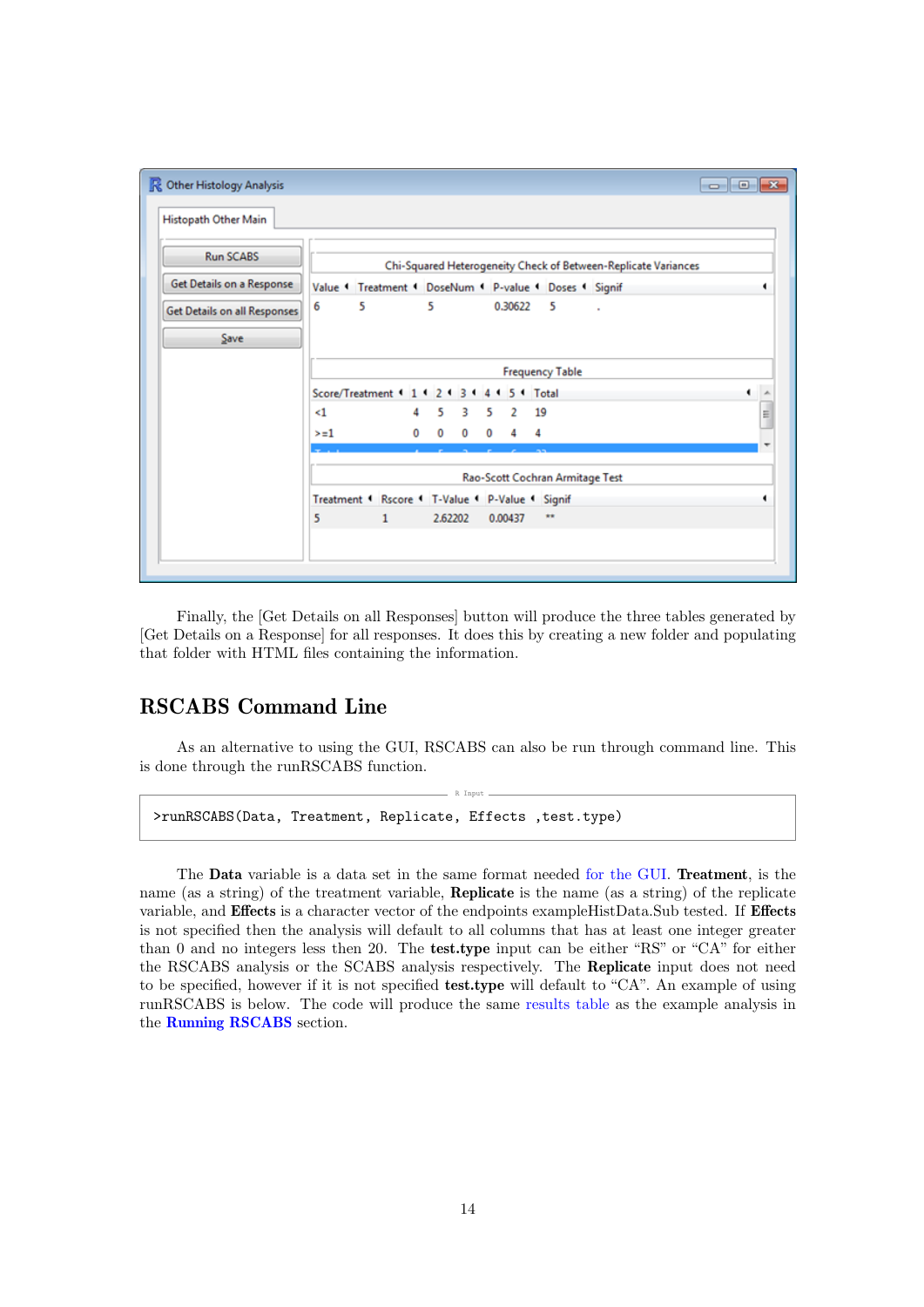```
#Take the subset corresponding to F0-females of 16 weeks of age
  data(exampleHistData)
  subIndex<-which(exampleHistData$Generation=='F2' &
        exampleHistData$Genotypic_Sex=='Female' &
        exampleHistData$Age=='16_wk' )
  exampleHistData.Sub<-exampleHistData[subIndex, ]
#Run RSCABS
  exampleResults<-runRSCABS(exampleHistData.Sub,'Treatment',
        'Replicate',test.type='RS')
```
# <span id="page-14-0"></span>Plotting

#### <span id="page-14-1"></span>Plotting by GUI

The plotting window should appear after the [Run RSCABS] button from the [Histopath](#page-7-0) [main window](#page-7-0) is pressed.

R Input



<span id="page-14-2"></span>The plotting window uses stacked bar plots for visual representation of histopathological data. The left side of the window contains the plotting controls. Starting from the top of the left side; the Choose Response category allows for selections of the endpoint to graph. The list of possible endpoints is generated from the endpoint fields in [the data set.](#page-5-0) Next, Metric controls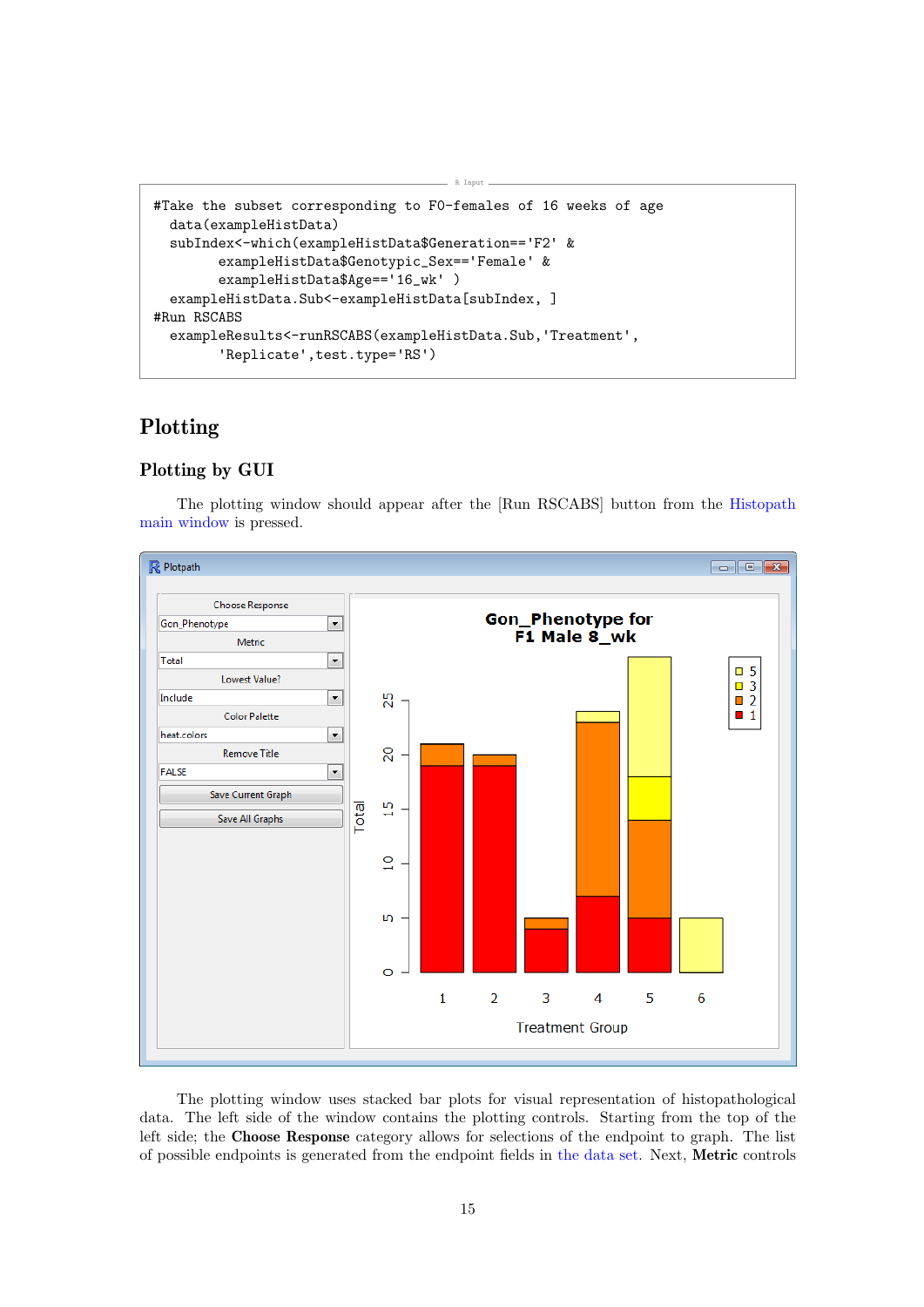the y-axis as it allows for graphing either total counts or for percent of the total observations for each severity score and treatment combination. The entry "Lowest Value?" allows for the removal of the lowest value, which is in most cases 0 and indicates that the endpoint was not observed for an organism. Selecting "Percent" as the metric and choosing to "Remove" the lowest value will allow for easer observation of treatment effects when they are present. The Color Pallet option allows for the use of any of the standard R color pallets (including grey scale) and Remove Title will remove the title from the graph.



<span id="page-15-0"></span>The Save Current Graph will save the current graph being displayed in any of the default file formats available to R. Selecting "tiff" will generate high quality tiff images at 600 dpi. The Save All Graphs button will generate graphs using the current setting for all endpoints containing at least one severity score greater then zero.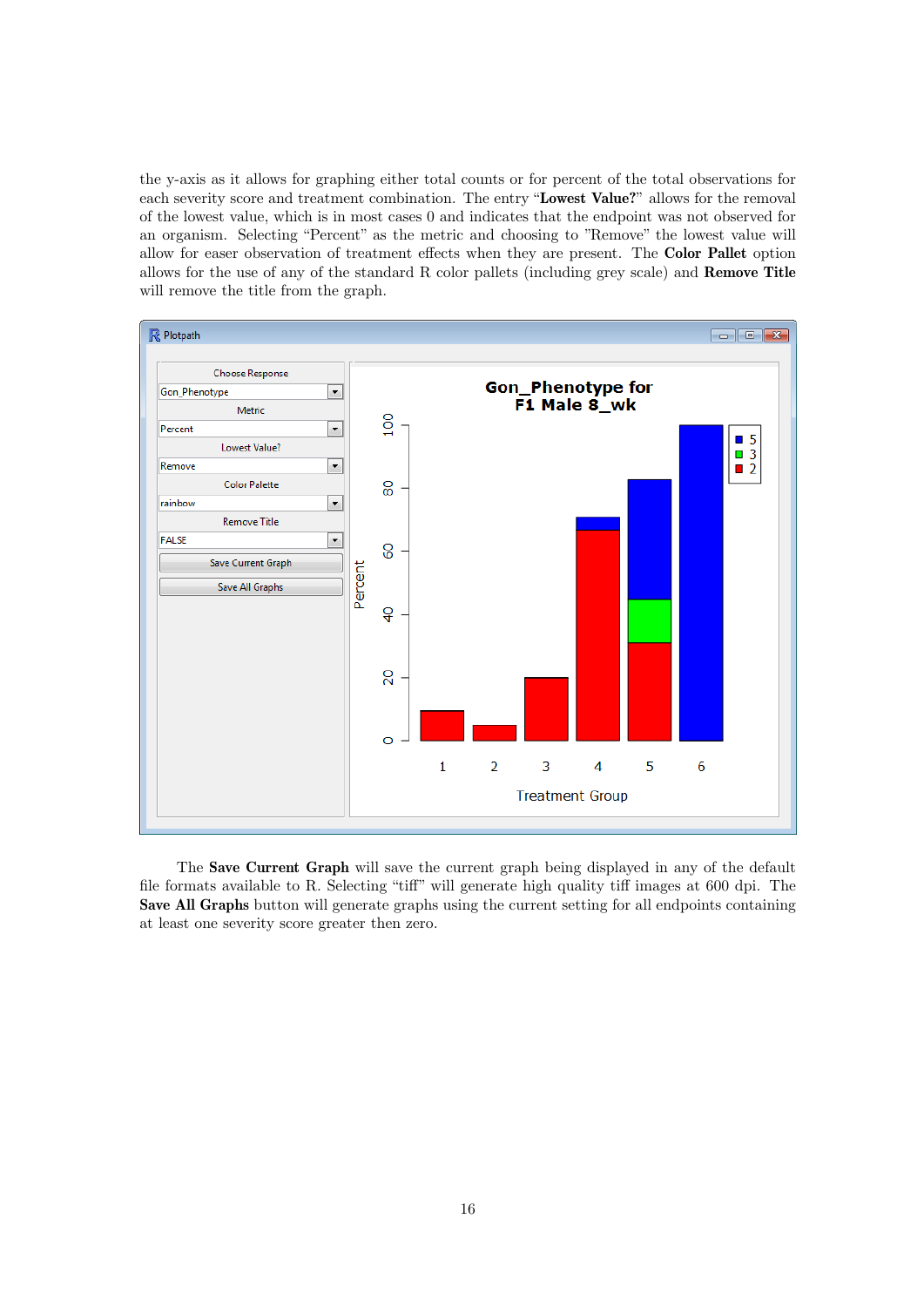| R Please select file format |  |
|-----------------------------|--|
| Values                      |  |
| pdf<br>bmp                  |  |
| jpeg                        |  |
| png                         |  |
| tiff                        |  |
|                             |  |
|                             |  |
|                             |  |
| select                      |  |
|                             |  |

#### <span id="page-16-0"></span>Plotting by Command Line

When greater control over the plot is desired, the plotting function can be called through the command line using the plotRSCABS function as shown in the example below.

R Input -

```
#Sub-set the data
require(RSCABS)
data(exampleHistData)
subIndex<-which(exampleHistData$Generation=='F2' &
  exampleHistData$Genotypic_Sex=='Female' &
  exampleHistData$Age=='16_wk')
exampleHistData.Sub<-exampleHistData[subIndex, ]
xlab<-'Group'
ylab<-'Total Fish'
main<-'Example Graph for \n Example Data and Gon_Asynch_Dev'
col<-c('purple1','red3')
plotRSCABS(Data=exampleHistData.Sub, Effect="Gon_Asynch_Dev",
        Treatment="Treatment", Metric="Total", Lowest = "Include",
        PlotParms =PlotParms, Format = NULL, File = NULL,
        xlab=xlab,main=main,ylab=ylab,col=col)
```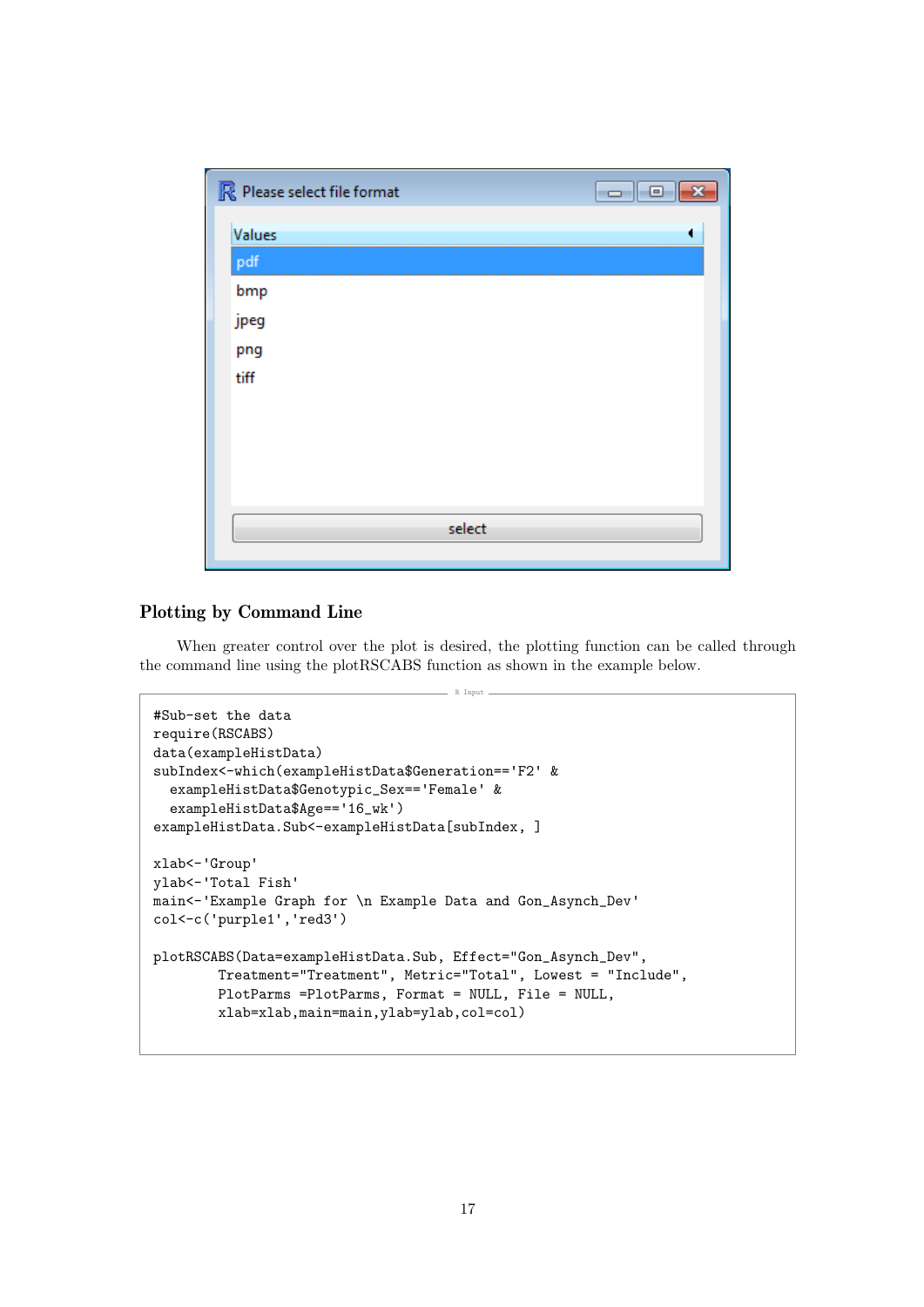

The arguments of the function are; Data, which is [a standard data set used by RSCABS,](#page-4-0) Effect which is the name of the endpoint plotted, and Treatment which is the name of the treatment variable. [Metric](#page-14-2) controls for plotting either total counts ("Total") or percent of total counts ("Percent"), while Lowest allows for the removal ("Remove") or inclusion ("Include") of non-effected responses. Format is the name of any [file format](#page-15-0) R can save graphs in, including high resolution graphs which are saved using the 'tiff' format. File is the name of the file the graph is saved to. Lastly, the plotRSCABS function can also include any arguments used by the barplot function.

## <span id="page-17-0"></span>Acknowledgments

I would like to acknowledge Rodney Johnson and Kevin Flynn for their guidance through this project, Kevin Flynn as a beta tester, and Tim Dawson as a reviewer of the documentation. The R version of RSCABS was built for and paid by the USEPA under Contract EPD—13—052.

## <span id="page-17-1"></span>References

- 1. Armitage, P. 1955. Tests for Linear Trends in Proportions and Frequencies. Biometrics 11(3): 417—451
- 2. Cochran, WG 1954. Some methods for strengthening the common chi-squared tests. Biometrics 10(4): 417—451